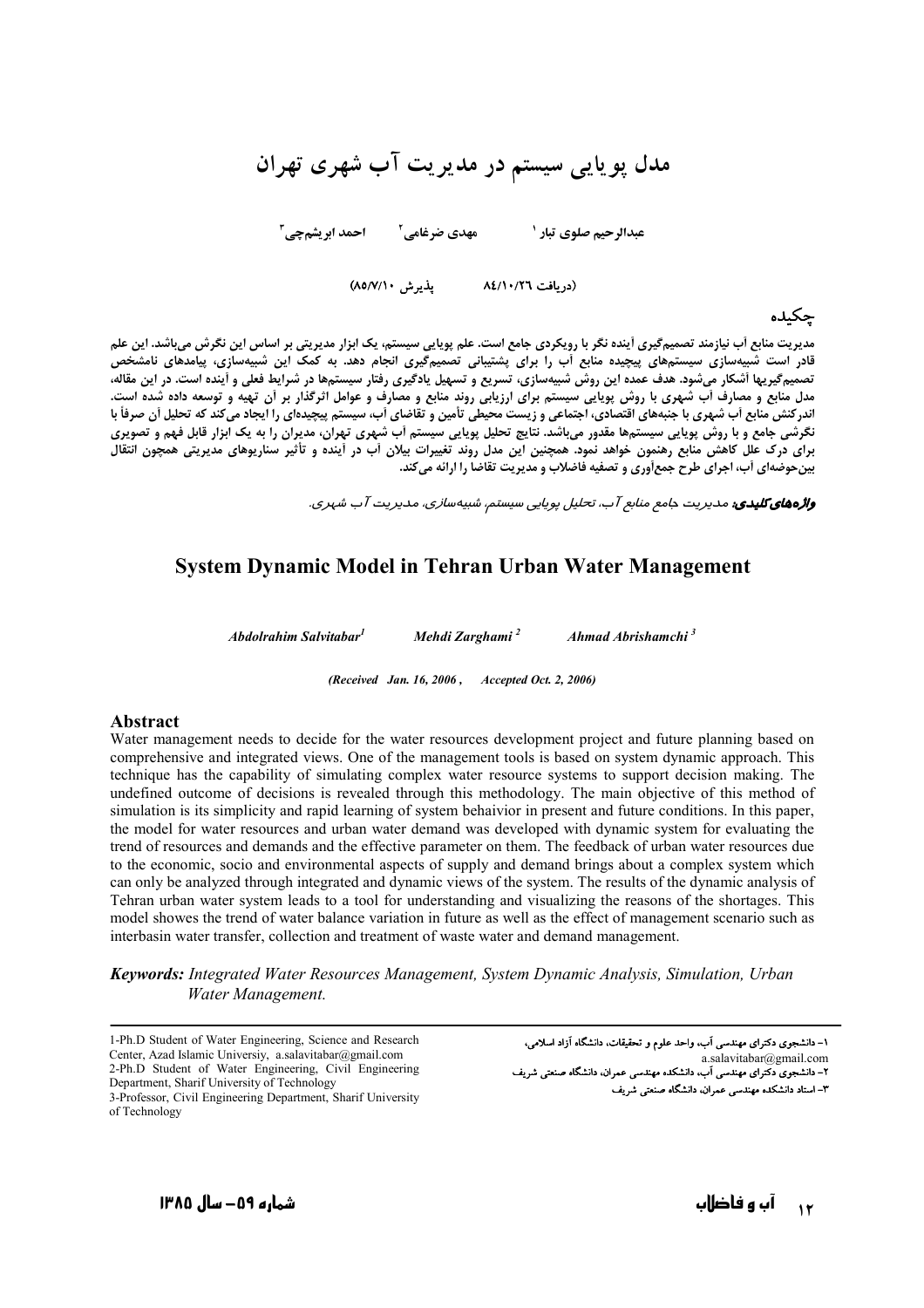۱ – مقدمه

کمبود آب شیرین و با کیفیت مناسب، به عنوان یکی از بـزرگترین چالشها و مسائل پیش روی تمدن بشری در قرن بیست و یک مطـرح اسـت كـه رفـاه اجتمـاعي، بهداشـت عمـومي و ســلامت .<br>اکوسیستمها را تهدید مـیکنـد. بررسـی رونـد کــاهش منــابع آب در کشورهای مختلف از سال ۱۹۵۰میلادی تا ۲۰۲۵که به دو صورت بررسي سوابق تاريخي و پيش بيني آينده انجام پذيرفته بـه خـصوص در مورد کشورهای در حیال توسعه بسیار قابیل توجیه و بحرانبی است [۱]. البته توجه به مديريت تقاضا در بعضي از كشورها شكاف بین تأمین و تقاضا راکم کرده است. نحوه کـاهش استحـصال آب در کشور آمریکا درستی بیانیه نشست سوم جهانی آب مبنی بر ایـن کـه بحـران آب در مـديريت آن اسـت و نـه در كمبـود آب، را تاييــد می نماید [۲ و ۳].

علی رغم توجه به بحران حاد در منابع آب، توانایی ما در ارزیابی صحیح و پیش بینی میزان آب قابل دسترسـی هنـوز محـدود اسـت. بنابراین جهت حل این مشکل نـه تنهـا کارشناسـان و مـدیران منـابع آب بلکه سایر ذی نفعان، باید همکاری فعالی در زمینه جبران کمبود کمّی و تخریب کیفی آب داشته باشند. یکی از اولین مراحـل کـار در برخورد با بحران، برآورد و ارزيابي دقيق منابع و مصارف آب بـراي پیشبینیهای آتی است. در مطالعات معمول منابع آب روابط بـین پارامترهای مهم به صورت صریح بوده و اهمیت دینامیک زمـانی و مکانی آنها در بیلان در نظر گرفته نمیشود. روش برخورد بـا مـسئله در مطالعات متعدد مانند برآورد مقدار منـابع آب تجديـد شـونده بـا توجه به آمار و اطلاعاتی است کـه از آبـدهی رودخانـههـا و بـيلان سفره آبهای زیرزمینی وجود دارد[۰٫۱ و ۵]. فعالیتهـای محـدودی در زمینه مدلسازی منابع آب با لحـاظ کـردن ارتباطـات دینـامیکی بین خصوصیات کمّی و کیفی آب از یک طرف و مسائل اقتـصادی-اجتماعی از طرف دیگر انجام شده است.

شهر تهران نظیر بسیاری از کلان شهرهای دنیا با افزایش تقاضا براي آب شيرين و محدوديت منابع موجـود مواجـه اسـت. موقعيـت جغرافیایی شهر تهران و رشد بمیرویـه تقاضـای آب بـرای مـصارف جدید، علی رغم استفاده از منابع آب مجاور و اطراف شهر، مـدیریت آب شهري تهران را با شرايطي دشوار مواجـه نمـوده اسـت. راه حـل پایدار برای مسئله آب در شهر تهران باید مبتنی بـر نگـرش جـامع و یویایی سیستم <sup>۱</sup> باشد. مدل یویایی سیستم آب تهـران ایــن امکــان را فـراهم مـي آورد تـا بـازخورد <sup>ا</sup>هـاي فعاليتهـاي انـساني، تغييـرات اکوسیستمی و عوامل اجتماعی و اقتصادی را مطالعه نمایید. در ایین

مطالعه مدل منابع ومصارف آب تهران توسط روش پويـايي سيـستم برای ارزیابی روند تغییرات منابع ومصارف وعوامل اثرگذار بـر آن توسعه داده شده است. در این مدل اثرات انتقال بین حوضهای آب، تأثير استفاده از مديريت تقاضا و نيز اثر طرح جمع آوري فاضـلاب مدل شده و شبیهسازی رفتار متغیر بـیلان آب ارائـه شـده اسـت. بـه عــلاوه ايــن مــدل مــي توانــد اثــر دورههــاي خــشک و مرطــوب هیدرولوژیکی، آلودگی آب، مدیریت آب شهری، اثـرات فرسـودگی و کاهش بازده سیستم و اثـرات اجتمـاعی و اقتـصادی را بررسـی و شبیهسازی کند. این مدل همچنین میتواند با اعمال تغییراتی، بـرای پشتیبانی تصمیمگیری در مسائل آب شهری در سایر شهرها استفاده گر دد.

## ۲– ادبیات فنی اسـتفاده از پویــایی سیــستم در مــدیریت منابع آب

از میان مدلهای متعـدد در مـدیریت منـابع آب، برخـی از مـدلهـا دارای خصوصیت پویـایی هـستند. در ایـن مـدلهـا درک مـسائل و تغییرات به صورت حلقهای و بازخورد است. بـه کمـک ایـن شـیوه شبیهسازی، پیامدهای نامشخص و پیشبینی نشده تصمیمگیریها .<br>آشکار میشود. هدف عمده این روش، شبیهسازی رفتار سیستمها در شـرايط فعلـي و آينـده بـراي تـسريع و تـسهيل يـادگيري اسـت. در ادبیات تحلیل یو پایی سیستمها، مدلّهای زیر قابل توجه هستند:

مدل جهانی۳ توسط فارستر ` . بنیانگذار روش تحلیل یویـایی سیستم، در سال ۱۹۷۳تهیـه شـده اسـت [۶]. ایـن مـدل بـه بررسـی تغییرات منابع کانی، آلی و انسانی بر اساس فعالیتهای بـشر در روی زمین می پردازد. مدل جهانی۳ بعـداً توسـط میـدوز<sup>۵</sup>و همکـاران در سالهای ۱۹۷۴ و ۱۹۹۲ در مؤسسه تکنولـوژي ماساچوست تکميـل شد [۷ ه. ۸].

مدل پویایی آب شهری<sup>۶</sup> توسط فارستر در سال ۱۹۹۹ در کتابی به همین نام ارائه شده است. ایـن مـدل بـه بررسـی پویـایی سیـستم اجتماعی و اقتصادی یک شهر و اثر آن بر منابع مربوط میشود [۹]. مـدل هـدف<sup>٧</sup> توسـط روتمنــز و دووریــه^در ســال ۱۹۹۷ در مؤسسه ملي بهداشت عمـومي و زيـست محيطـي هلنـد<sup>۹</sup> توسـعه داده شده است [۱۰]. این مدل از چندین قسمت تشکیل شده که عبـارت است از: جمعیت، بهداشت، انرژی، زمین، غذا، آب و گردش عناصر

 $1$  System Dynamics

 $2$  Feedback

World3

Eorrester

Meadows

Urban Dynamics

Target

<sup>&</sup>lt;sup>8</sup> Rotmans & De Vories

<sup>&</sup>lt;sup>9</sup> Institute of Public Health and Environment, Netherland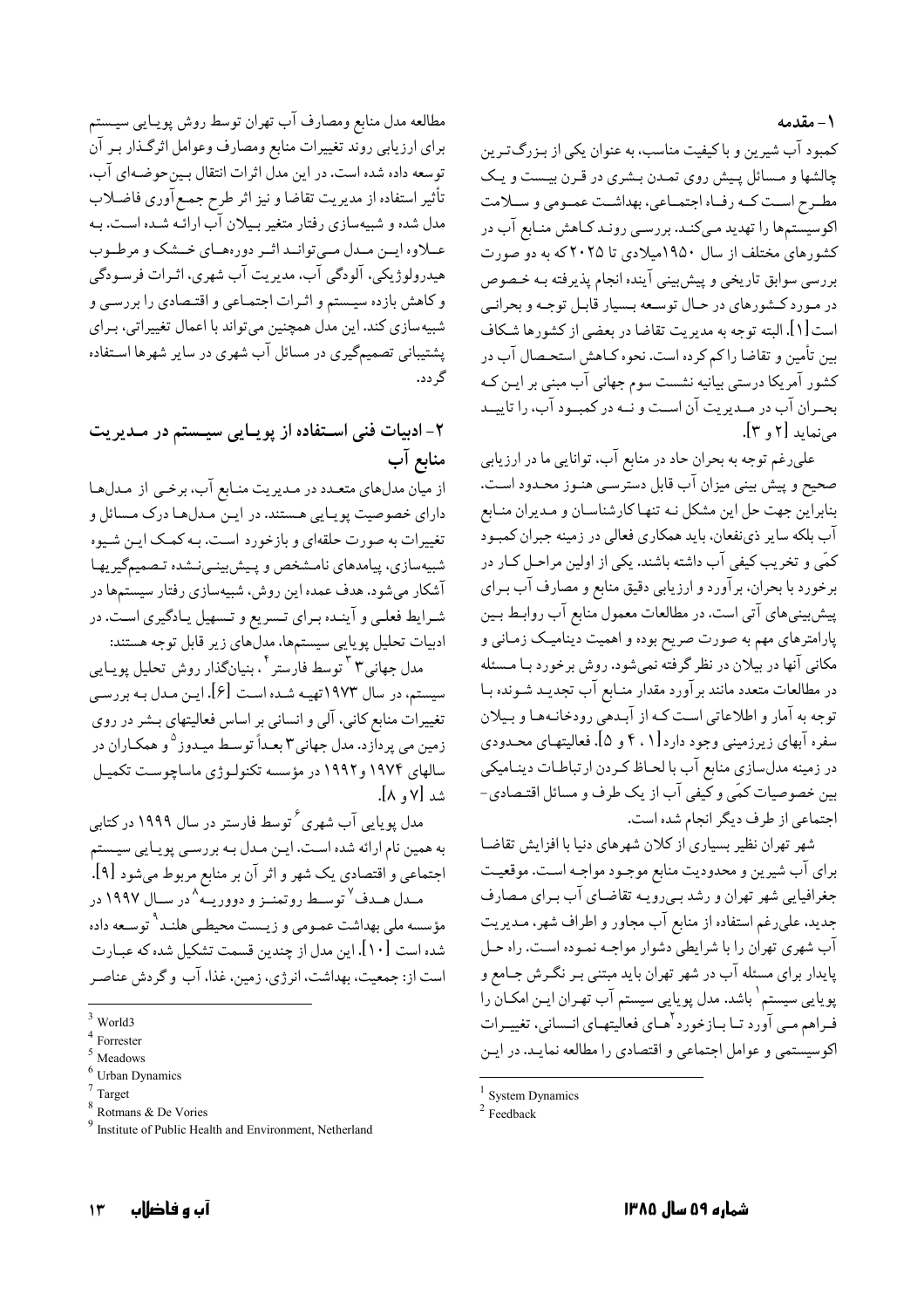بیولوژیکی. بخش آب آن دارای تـوابعی مربـوط بـه مـسائل انـسانی شامل تأمین آب برای مصارف شـهری، کـشاورزی صـنعتی، نیـروی برق و حفاظت سواحل میباشد. توابع محیطی شامل تأمین آب برای اکوسیستم خشکی و حفظ کیفیت اکوسیستم آبی است و بخـشی نیـز شامل تأثیر تنشهای اجتماعی ، اقتصادی و زیست محیطی بر سیستم اّب است. ساختار عملكرد اين مدل عمدتاً وابسته به تغييرات اقليم ٰ

مدل جهاني آب<sup>٢</sup> توسط سيمونويچ <sup>٣</sup>تهيه شده و ايـشان از سـال ۱۹۹۹ تا ۲۰۰۲ هر سال ویرایش جدیدی از آن را ارائه کرده است. اين مدل، بـيلان آب را در مقيـاس جهـاني در پـنج بخـش صـنعت، جمعیت، کشاورزی، منابع تجدید ناپذیر و آلودگی تحلیل مینمایـد. اهداف اصلی این مدل عبارتاند از:

ارتقای روش پویایی سیستم برای مدل کردن سیستمهای ييچيده منابع آب؛

بهرهگیری از چارچوب مدل جهانی و توسعه یک مدل محلی: سعی در توانمندسازی تطابق سیستم منابع آب به صـورت مـدل ارزيابي منابع آب محلي.

نتيجه شبيهسازي مصارف آب دنيا در صد سال آينده بـا لحـاظ رفتار مدل در صد سـال گذشـته نـشان مـی،دهـد کـه کیفیـت آب از مهم ترين چالشهاي سالهاي آتي خواهد بود [١١].

ِ مدل آب کانادا<sup>۴</sup>کل منطقه کانادا و قسمتی از کـشور آمریکـا در اطراف جزایر بزرگ را به وسعت ۱۰ میلیون کیلـومتر مربـع در نظـر میگیرد. برای رسیدن به این مدل منطقهای از مـدل جهـانی اسـتفاده شده است. مدل کانادا نُه زيرمدل (جمعيت، سرمايه، کشاورزي، غذا، آب، کیفیت آب، انرژی، آلودگی ماندگار، و منابع آب تجدید نایذیر) را به صورت به هم پیوسته در نظر میگیرد. هـدف ایـن مـدل، شبیهسازی روابط بین کمّیت و کیفیت آب کانادا با متغیرهای عمـده اجتماعی-اقتصادی در یک بازه فراتر از صدسال است. دوازده سناریو برای سیاستهای مختلف (تغییـرات آب در دسـترس، تـصفیه فاضلاب، رشد اقتصادي، توليد انرژي و توليد غذا) شبيهسازي شدهاست. نتایج این مدل نشانگر کمبود گاز برای تولید انرژی و نیـز افت شدید کیفیت آب در سالهای آتی برای این کشور است [۱۲]. سیمونویچ و همکـاران در سـال ۱۹۹۷از روش فـوق بـرای ارزیابی درازمدت منابع آبی و تحلیل سیاستهای اعمالی در حـوضه رودخانـه نيـل در مصر بهره جستند [١٣]. علاوه بر اين سـيمونو پج و احمد در سال ۲۰۰۰ با استفاده از این روش، بهرهبرداری از یک

مخـزن را بـرای سـال پرآبی و چندین سیل رخرداده برای یک سـد بررسی و رفتار مخــزن را در برابــر ســیل شــبیهســازی کردنــد  $\lfloor \sqrt{\epsilon} \rfloor$ 

مدل سیستم پویای اراهی<sup>۵</sup> توسط گو<sup>۶</sup>و همکاران بـرای بررسـی تغییرات کیفیت آب دریاچه اراهی در کشور چین ایجاد شـده اسـت. اثرات منفي توسعه سريع اجتمـاعي-اقتـصادي بـر كيفيـت درياچـه باعث نگرانیهایی در بین مدیران منطقه است. در ایـن مـدل، سیـستم جامعي از مؤلفههاي زيستمحيطي، اقتـصادي و اجتمـاعي درياچـه تهیه شده و اثرات چهار برنامه مدیریتی بررسی شـده اسـت. حُـسن و توانایی این مدل، بازتاب نتایج شبیهسازی تصمیمات در کیفیت آب درياچه براي مديران است [١۵].

استیو <sup>۷</sup> برای تصمیمگیری مشارکتی در حل کمبود آب برای شهر لاس وگاس<sup>^</sup> در ایالت نوادای آمریکا مدلی مبتنی بر پویـایی سیـستم .<br>ساخته است. در این مدل روشهای مختلـف مـدیریت تقاضـا از دیـد مردم بررسی شده و نتایج و اثرات آنها بر کاهش شکاف بین تأمین و تقاضاً بررسی شده است. حسن این مدل توانـایی آن در ارائـه نتـایج تصميم گيري قبل از اجراي تصميم است [1۶].

راس و پیپر<sup>۹</sup> مدلی مبتنی بر پویایی سیستم برای بررســی شـکل ساحل و دماغه کاد `` در ایالت ماساچوست آمریکـا سـاختهانـد. ایـن مدل با توجه به تغییر اقلـیم در دنیـا بـه نحـوه پیـشروی آب دریـا در دماغه میپردازد. فرسایش دماغه و ساحل، مسئلهای پویاست و مدل مبتنی بر یوپایی سیستم کمک شایانی در شبیهسـازی تغییـرات ایـن فرآینـد در سـالهای آینـده مـیکنـد. ایـن مطالعـه در واقـع تلفیـق سیستمهای اطلاعات جغرافیایی `` با پویایی سیستم است [۱۷].

کاسل و کلاوسن <sup>۱۲</sup> مدلی به نام فسفر مزرعه <sup>۱۳</sup> را تهیه کـردهانـد. این مدل به بازخورد و شبیهسازی کاربرد مواد فسفری در کشاورزی یـک منطقـه و تـأثیر درازمـدت آن بـر کیفیـت آبهـای زیرزمینـی و سطحی میپردازد. این مدل تأثیر برنامههای بهینهسـازی کـشاورزی را در کاهش فسفر در منابع آبی بررسی میکند [۱۸].

سودهیر<sup>۱۲</sup> و همکاران بـرای مـدیریت یایـدار مـواد زائـد جامـد، مدلی مبتنی بر یوپایی سیستم ساختهاند. این مدل برای شهرهای هند تنظــيم شــده و در آن يويــايي چرخــههــاي بهداشــت، اقتــصاد،

Climate Change

World Water

Simonovic

Canada Water

 $5$  Erahi SD

 $6$  Guo

 $\frac{7}{1}$  Stave

 $8$  Las Vegas

<sup>&</sup>lt;sup>9</sup> Ruth and Pieper

 $10$  Cod

 $11$  GIS

 $12$  Cassel and Clausen  $^{13}$  Field Phosphorus

 $14$  Sudhir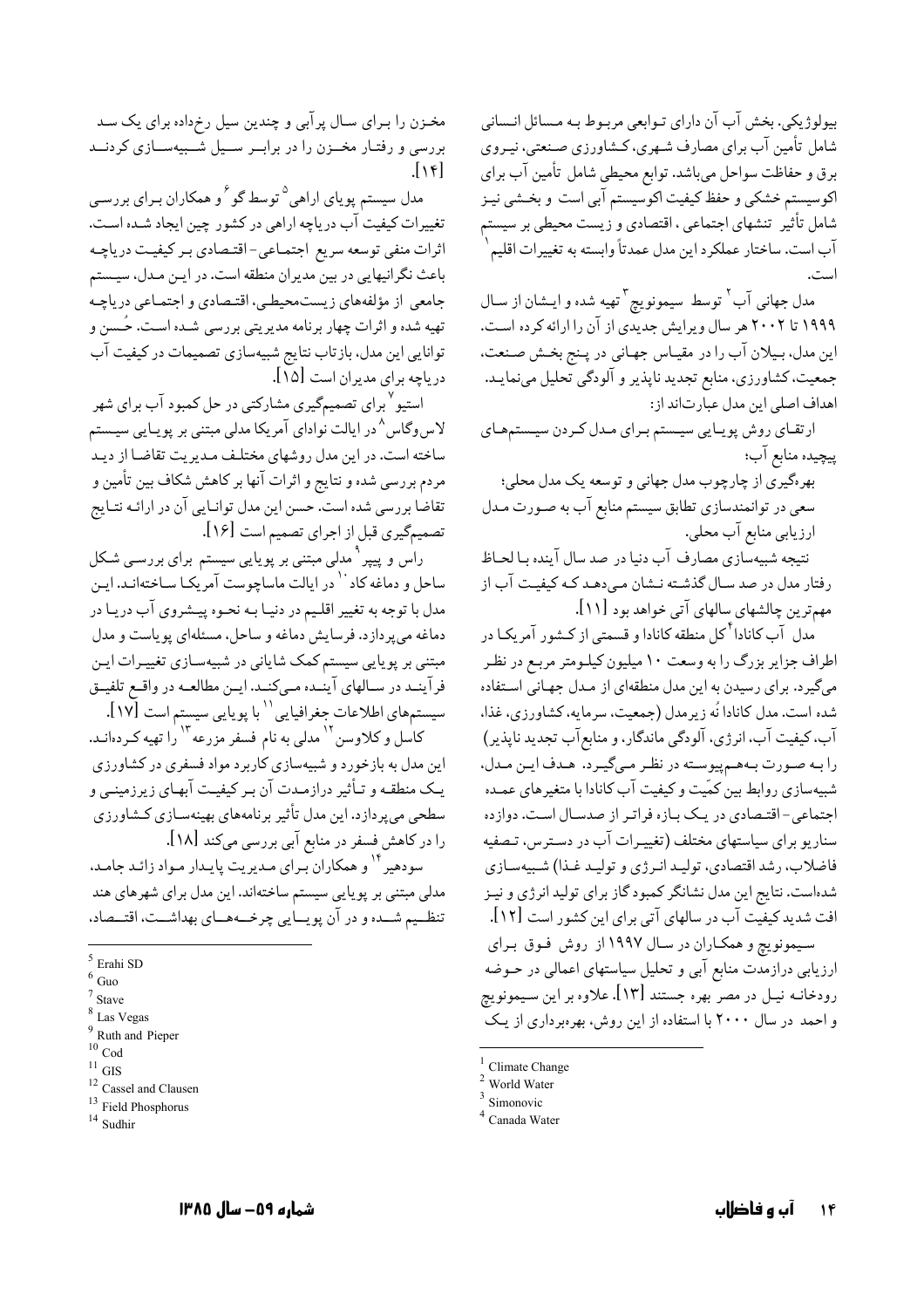محيطزيست و رفتارهاي انساني تنظيم شده است. اين مدل می تواند نتایج و آثار برنامههای مدیریتی را شبیهسازی کنـد [۱۹]. مشایخی نیز در سال ۱۹۹۳ مدلی بـرای مـدیریت مـواد زائـد جامـد شهر نيو يورک ساخته است [٢٠].

فورد` در سال ۱۹۹۹ کتابی بـرای مـدل سـازی پویـایی مـسائل زیستمحیطی نوشته است. در این کتاب آموزشی، مدلهای بـسیار متنوعي در مسائل مختلف آب و محيط زيست ارائـه شـده اسـت. نویسنده این کتـاب، برنـده جـایزه سـال ۱۹۹۶ از بنیـاد "دینامیـک سيستم "بوده است [٢١].

ولفندن<sup>۲</sup> در سال ۱۹۹۹، مدلی برای مدیریت فرابخشی منابع در قلمرو حوضه آبريز تهيه كرده است. خصوصيات اين مدل عبارتانـد از: مدل سازی محیطهای پیچیده، مشارکت مردمی و پـادگیری آنـان و نیز در نظر گرفتن معیارهای چندگانه [۲۲].

هیورتا<sup>۳</sup> و همکـاران در سـال ۲۰۰۱ از ایـن روش در مـدیریت یک حوضه آبریز در مکزیک استفاده کردنـد. مـدل تهیـه شـده ابـزار توانمندي در حل اختلاف بين پنج استان و ادارات آب ملّـي بـر سـر توزيع آب سطحي بوده است [٢٣].

.<br>هو <sup>۱</sup> و همکاران در سال ۲۰۰۵ از روش تحلیل پویـایی سیـستم برای بررسی اثرات تصمیمهای مدیریت آب بـرای تـایوان جنـوبی استفاده كردهاند. مدل تهيه شده تأثير افزايش ظرفيت تأسيسات آب. تصفيه آب و آب زيرزميني را ارائه ميكند [٢۴].

اورز<sup>۵</sup> در سال ۲۰۰۵ مدلی برای تخصیص بهینـه آب در حوضـه آبریَـز سـان وان ٔ بـین ایالـت کلـرادو و مکزیکـو در آمریکـا بـین ذي نفعان مختلف تهيه كرده است. ايـن مـدل اندركنـشهاي اقتـصادي برای مصارف مختلف آب را کمّی میکند. به علاوه، ایـن مـدل، اثـر تغییر اقلیم را بر آورد رودخانه اصلی نیز در نظر میگیرد [۲۵].

سَلک و جکوبسن <sup>۷</sup>در سـال۲۰۰۵ مـدل پویـایی سیـستم بـرای حوضه بیر ^کـه در سـه ایالـت واقـع شـده سـاختند. ایـن مـدل بـرای مبديريت جبامع آب سبطحي و زيرزمينسي ايسن حوضيه بنا تلفيتق اطلاعات هيدرولوژيكي با ساير اطلاعـات (اجتمـاعي، اقتـصادي و سیاسی) ساخته شده است. این مدل مبی توانـد پــشتیبانی لازم بـرای تصمیمگیری در مورد سناریوهای مدیریتی را ارائه کند [۲۶].

 $1$  Ford

مجتهدزاده در سـال ۱۳۷۰ مـدلی بـرای شـبیهسـازی دینـامیکی مسائل آب شهر یزد در محیط نرمافزار دینـامو تهیـه کـرده اسـت. در این مدل رفتار متغیرهای مهم مدل تحت سیاستهای کنترل جمعیت، كنترل صنعت، انتقال آب، محدود كردن گسترش بخش كشاورزي و بهبود روشهای آبیاری بررسی شده است [۲۷].

صادقی در سال ۱۳۸۳ پویایی سیستم را برای مدلسازی بهره برداری مخازن مورد استفاده قـرار داد. از جملـه نقـاط قـوت ايـن روش شبيه سازي، به افزايش سرعت توسعه مـدلسـازي، افـزايش اعتماد به مدل بر اثر مشارکت کاربر و ارتباط مؤثر با نتایج میتوان اشاره نمود. آسـاني ايجـاد تغييـر در مـدل و توانـايي انجــام آنــاليز حساسیت، این روش را از سایر روشهای تحلیـل مـدلسـازی بهـره برداری از مخازن، متمایز کرده است. گامهـای مـدلسـازی روش تحلیل یوپایی سیستم برای کنترل سیل رودخانه سیستان بـا پیـک ۲۲۰۰ مترمکعب در ثانیه بر روی مخازن چاه نیمه توسعه داده شده است. در نهایت اعتبـار مـدل بـه روشـهای مختلفـی چـون تحلیـل حساسیت، آزمونهای حدی و غیره صحتسنجی شده است [۲۸].

جلالی و افشار در سال ۱۳۸۳ برای بهره برداری از سدهای برقابی مدلی بر اساس پویایی سیستمارائه کردند [۲۹]. در این مـدل به راحتی می توان سناریوهای مدیریتی و منحنیهای فرمان را اعمـال كرده و با سرعت پردازش بالايي به حل مـسئله پرداخـت. قابليتهـاي تحلیل حساسیت و فضای تصویری از اجزای مختلف سیستم منـابع آب در یک سد از امتیازهای این روش نسبت بـه روشـهای متـداول مدیریت مخازن سدهاست [۳۰]. جلالی و همکاران در سال ۲۰۰۵ در مطالعه دیگری، به کمک تحلیل یوپایی سیستم، روندیابی سیل را درسیستمهای چنـد مخزنـی (دریچـهدار و بـدوندریچـه) بـر روی رودخانه کارون شبیهسازی کرده و توانایی این روش را نـسبت بـه روشهای متداول نشان دادند [۳۱].

۳- مراحل مدلسازی در تحلیل پویایی سیستم مراحل مدل سازی در روش تحلیل پویایی سیستم بـه ترتیـب زیـر است: - شناخت و تعريف مسئله؛ – رسم نمودارهای مرجع <sup>۹</sup>: نمودار مرجـع بـه نمـودار رفتارهـای عمده سيستم گفته مىشود. اين نمودارها لزوما با اعـداد واقعـي رسـم نمی شوند، بلکه بیانگر رفتار کلی سیستم از دید متغیرها هستند. - تعریف متغیرهای عمده مطرح در مسئله؛ - تعريف ارتباط بين متغيرها؛

- رسم نمودار علّت و معلولي بين متغيرها؛

Wolfenden

Huerta

 $H_0$ 

Ewers

Sun Iuan

 $^7$  Sahlke and Jacobson

<sup>&</sup>lt;sup>8</sup> Bear Basin

 $9$  Reference Modes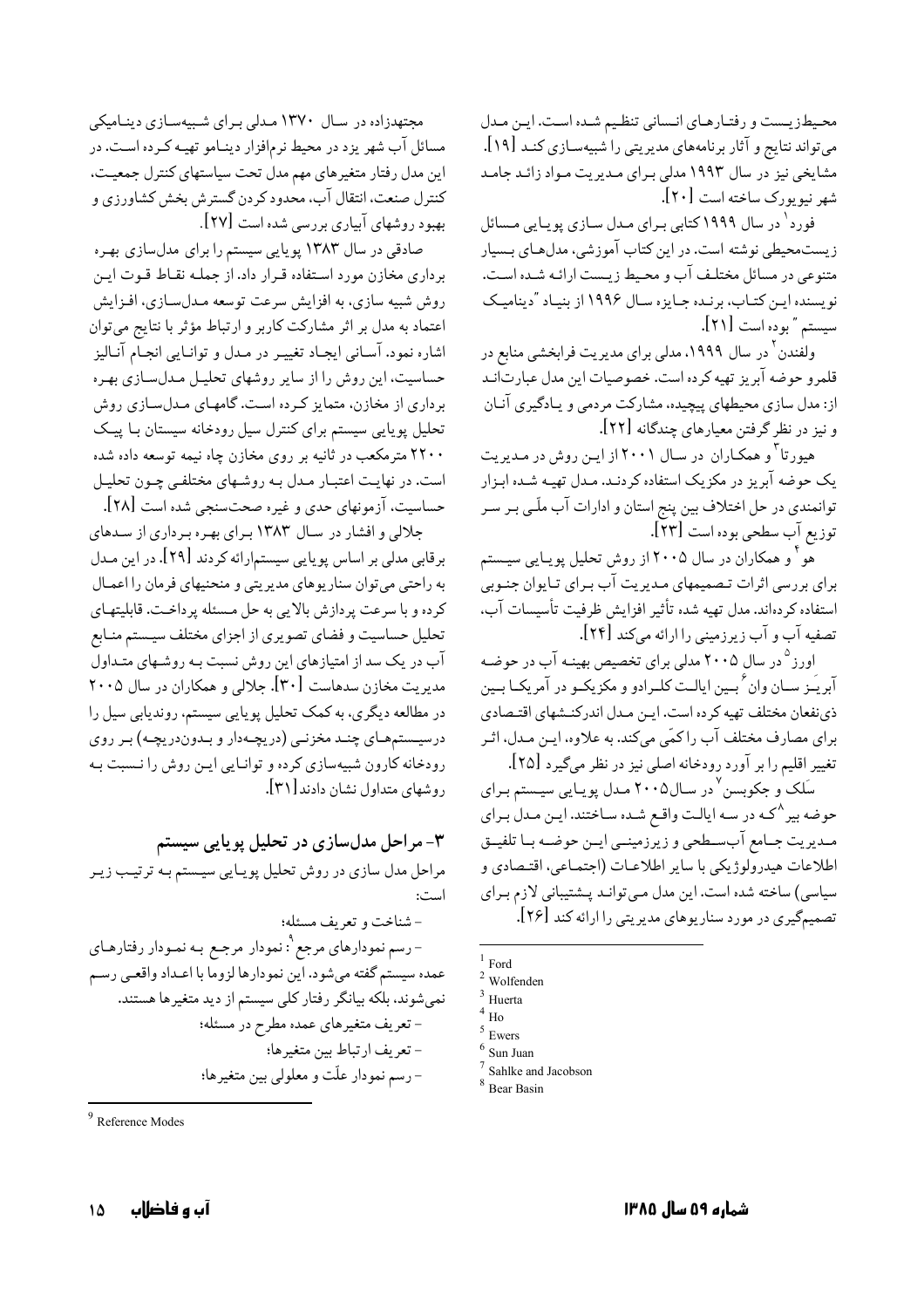– تعریف مرزهای مدل؛

- ساخت نمودار جريان براي مدل: در اين نمودار متغيرهاي نرخ و انبارهای از هم تفکیک شده و سپس مبتنی بـر نمـودار علّـت و معلولی و ارتباط بین متغیرها شکل کاملی از مدل رسم میگردد. در این نمودار خصوصیات مسئله ماننـد تـأخیر <sup>۱</sup>، رفتارهـای غیرخطـی، شروط و ... اعمال مىشود.

-اجراي مدل؛

- بررســي اعتبــار مــدل: تــستهــاي مختلفــي ماننــد تحليــل حساسیت، آزمونهای حدی، ارزیابی متغیرها، ارزیابی ساختار مـدل، سازگاری بُعـد متغیرهـا، ارزیـابی خطاهـای تجمیـع <sup>۲</sup>، بـرای بررسـی اعتبار مدل وجود دارد [۳۲]. بعد از ارزيابي اعتبار مدل گـام بعـدي کالیبره کردن مدل برای پارامتر هاست.

# ۴-اهمیت و نقش سفره آب زیرزمینــی تهـران در تـأمین تقاضای آب شهری

آب شهر تهران از طریق منابع سطحی شامل رودخانههای کـرج، لار و جاجرود و منابع زیرزمینی موجود در سطح شهر تأمین مـیگـردد. آب رودخانههای ّفوق توسط سدهای مخزنـّی تنظـیم شـده از طریـق خط لوله، كانال و تونل به چهار تصفيهخانـه شـهر هـدايت مـىشـود. ظرفیت نهایی سالیانه انتقال آب از سدهای کرج ۳۹۰ و در مورد لتیان و لار ۲۸۴ میلیون مترمکعب میباشد. در واقع ظرفیت سالیانه انتقال آب ۷۵۰ میلیون مترمکعب (۲۳/۸ مترمکعب در ثانیـه) میباشد. سفره آب زیرزمینی دشت تهران یکی از منابع اصلی تـأمین آب شـهر تهـران اسـت. قبـل از سـال ۱۳۴۵ برداشـت آب از سـفره زیرزمینی مقدار ناچیزی بـوده اسـت و سـهم ایـن منبـع روز بـه روز افزایش یافته است (شکل ۱). نقش منـابع آب زیرزمینـی تهـران در سالهای خشک مهمتر میشود، بـه طـوری کـه در يـک سـال خـشک (۱۳۷۹) آب زیرزمینی ۵۰ درصد تقاضای آب تهران را تأمین کرده است (شکل ۲) [۳۳ و ۳۴].

اهمیـت سـفره آب زیرزمینـی دشـت تهـران را در مـوارد زیـر مي توان بيان كرد: - تأمین حداقل ۴۰ درصد نیاز مـصرف شـهر تهـران در سـالهای خشک؛ - تأمین نیاز آبی کشاورزی در دشت تهران؛ - تأمين نياز آبي صنايع در دشت تهران؛ -منبع پذيرنده فاضلاب شهري. علاوه بر این، مـوارد زیـر از دیـد مـدیریت آب شـهری اهمیـت دار ند:

 $1$  Delay

- تعیین و بررسی بـازخورد تـصمیمهای مـدیریتی مثـل اجـرای طرح جمع آوري فاضلاب تهران روي سفره آبزيرزميني تهران. - رشد جمعیت باعث افزایش استفاده از منابع آبـی مـیگـردد و شناخت اثر این متغیر روی بیلان منابع آبی شهر لازم است.

– تکیه بر آب زیرزمینی دشت تهران برای رفع تقاضا، میتوانـد تبعات ناگواری داشته باشد. سناریوهای مختلف بهـرهبـرداری بـا در نظر گرفتن بیلان و رفتارهای اجتماعی بایـد بررسـی شـود. ایـن بررسی باید در یک مدل جامع و به صـورت پویـا در سـالهای آینـده صورت یگیر د.

-افزایش انتقال آب از سدهای مجاور بـه شـهر تهـران و نیـز از سایر حوضهها، تغییرات مهمی در بیلان منابع آبی شهر تهران خواهد داشت. منابع جدید که باید نیاز سالهای آینـده تهـران را تـأمین کننـد عبارتاند از: سد لار (در صورت جلـوگیری از فـرار آب)، افـزایش حقابه شرب از سد لتيـان (بـا اجـراي طـرح فاضـلاب و تخـصيص پساب تصفیه شده به کشاورزی ورامین)، ساخت سد دروازه بر روی رودخانه دماوند و رودخانـه طالقـان از سرشـاخههـاي حوضـه آبريـز شاهرود. این منابع باید به صورت مشترک و به تـدریج، تفـاوت آب مورد نیاز و قابل تأمین از منابع موجود راکـه بـر اسـاس تخمـین در سال ۱۴۰۰ به حدود ۶۰۰ میلیون مترمکعب در سال میرسد تـأمین كنند [٣٣].

رشــد جمعيــت، افــزايش مــصرف آب و وقــوع دورههــاي خشکسالی، فشار فزایندهای بر تأسیـسات تـأمین آب شـهری تهـران وارد نموده است. بـدين لحـاظ بررسـي پويـايي سيـستم منـابع آب زیرزمینی در گذشته و پیش بینی آن در آینده با توجه به سناریوهای محتمل منابع و مصارف آب مـيتوانـد ابـزار مناسـبي بـراي مـديران تـصميمگيـر در وزارت نيـرو بـراي اقـدامات بـه موقـع جهـت رفـع مشکلات آتی باشد. در این مقاله مدل لازم برای سیستم آب شهری تهران مبتنبي بر تحليل پويايي سيستم تهيه و توسعه داده شده است.

۵- مدل پویایی منابع آب زیرزمینی تهران ۵-۱-بررسی نمودارهای مرجع شکل ۰۱ نمودار مرجع اصلی در ایـن مطالعـه اسـت. در ایـن شـکل مشاهده میشود که استفاده از سـفره آبزیرزمینـی دشـت تهـران در حال افزایش است. این افزایش در سالهای خشک شدیدتر میشود و در واقع از مقدار آبدهی مطمئن و پایـدار سـفره<sup>۳</sup>تجـاوز مـیکنـد. برداشت بیش از حـد از سـفره، اثـر خـود را بـه صـورت افـت سـطح ایستـابـی سفره نشان مــی دهـد. سطح آب سفره به طــور متـوسط

 $2$  Integration Error Test

 $3$  Safe Vield

شماره ۵۹– سال ۱۳۸۵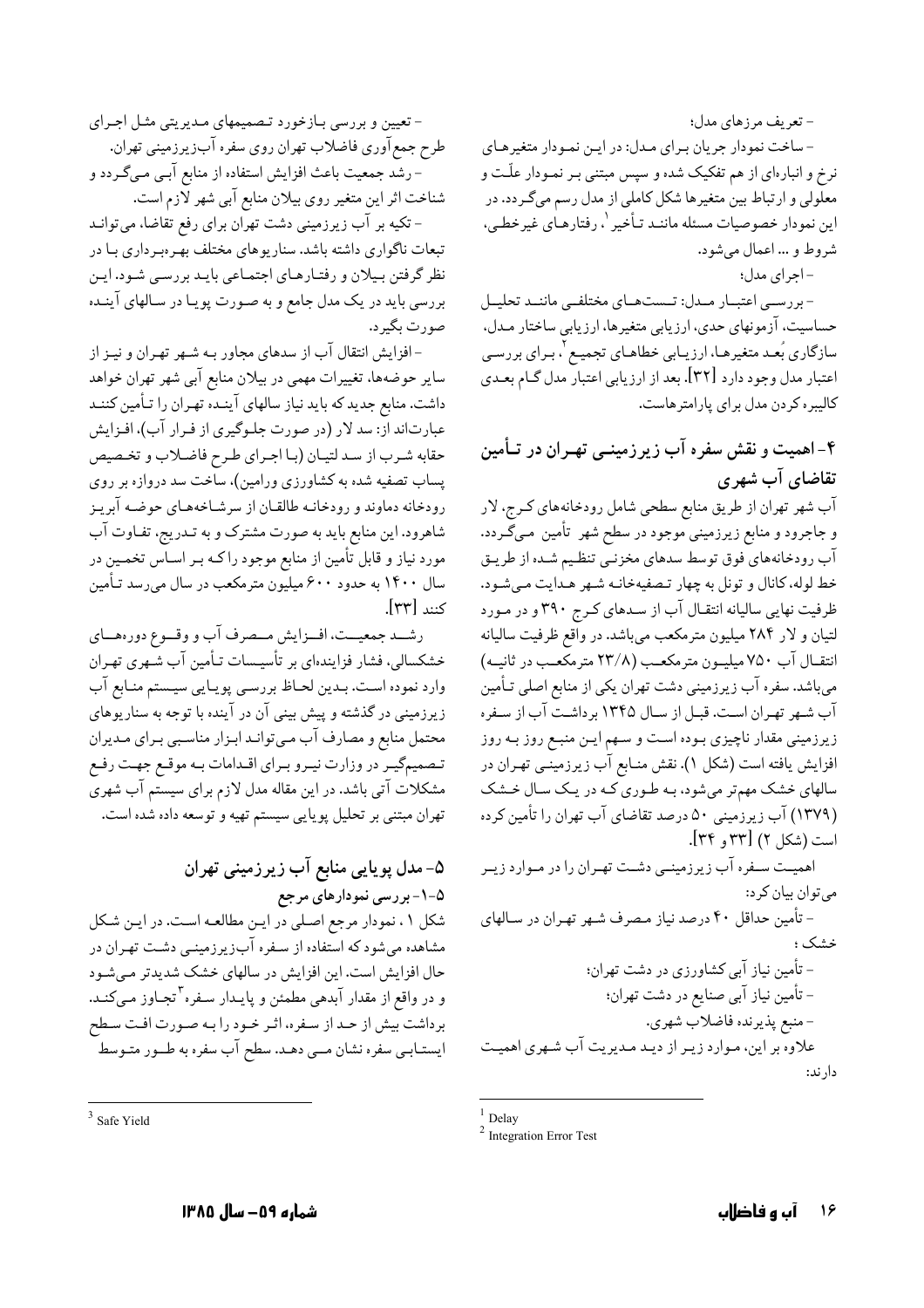

شکل ۲- سهم منابع آبی مختلف در تأمین تقاضای آب شهر تهران در یک سال کم آبی (۱۳۸۱)

نمایش افزایش تقاضای آب در مقایسه با وضع تأمین منـابع آب در تهران رسم شده است [٣٣].

شکل ۴ نشان میدهد که از حدود سال ۱۳۸۰ شـهر وارد کمبـود آبی شده است. به عنوان یک نمودار مرجع دیگر بـاقری و همکـاران در سال ۱۳۸۳ برای سنجش پایداری سیستم آب شهری تهران معيارهاي : فني، زيست محيطي، اقتصادي، اجتمـاعي، اسـتقلال و همزیستی را پیشنهاد کردنـد و بـرای کمّـی کـردن هریـک از آنهـا شاخص متناظري تعريف نمودند [۴۱]. براي تلفيق اين معيارهـا و رسیدن به یک شاخص کلی برای بیان پایداری در یک سیستم آب شهری، یک مدل استنتاجگر فازی مطابق بـا مـدل فـازی ممـدانی ٰ ساخته شده و بیرای هیر یک از معیارها و شاخص پایسداری

سالانه در حـدود ۰/۵متر افت کـرده اسـت [۳۴و ۳۵]. ايـن وضـعيت در شکل ۳ برای سالهای ۱۳۷۵ تا ۱۳۸۵ رسم شده است.با توجه به شکل ۳ این سؤال پیش مبی آیـد کـه در سـالهای آتـی بـا توجـه بـه افـزایش جمعیت و در نتیجه افزایش برداشت از سفره، آب زیرزمینـی تهـران به لحاظ کمّی و کیفی چه حالتی خواهد یافت. در جـدول ۱ جمعیـت شهر تهران و مصرف روزانه هر نفر و در نتیجه مـصرف سـالانه شـهر ارائه شده است. همان طور که از جدول ۱ مشاهده می شود، مصرف سرانه آب طی ۳۰ سال حدود ۴ برابر و میزان مصرف سـالانه بـیش از ۸ برابر شده است (۳۶، ۳۷، ۳۸ و ۳۹]. نکته قابل توجه این است که برخلاف رشد حدود ۳/۵ درصدي جمعيت شـهر تهـران در ايـن دوره، مصرف آب با رشد سـالانه تقريبـاً هـشت درصـد همـراه بـوده است [۴۰]. در شکل ۴ نمـودار مرجـع بـه صـورت مفهـومي بـراي

 $1$  Mamdani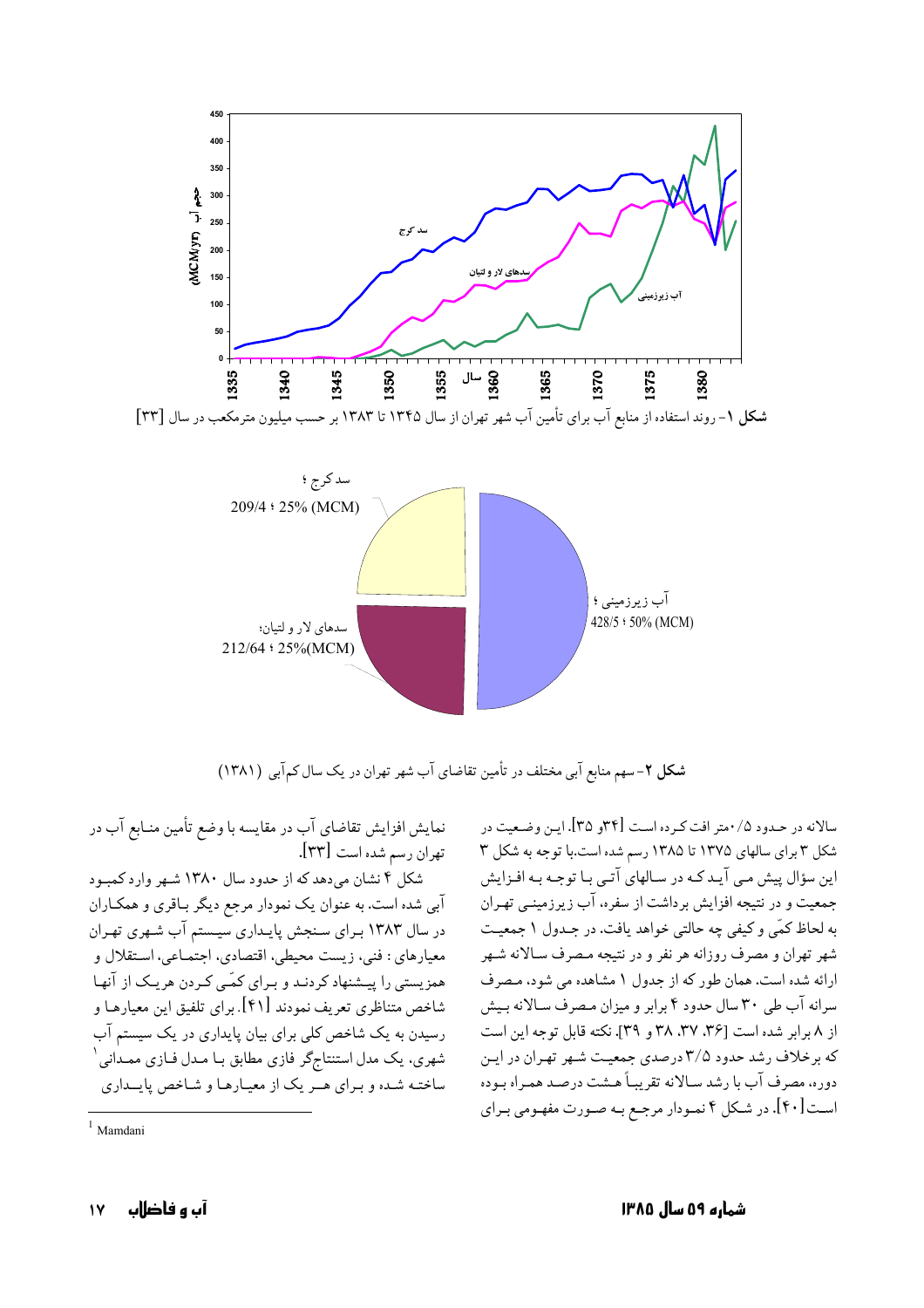



| مصرف سرانه<br>(ليتر در روز)* | مصرف سالانه آب<br>(میلیون مترمکعب) | جمعیت (۱۰۰۰ نفر) | سال  |
|------------------------------|------------------------------------|------------------|------|
|                              |                                    |                  |      |
| ۲۰۹                          | ۳۴۶                                | ۴۵۳۰             | ۱۳۵۵ |
| ۲۲۲                          | ۴۴۳                                | ۵۴۵۴             | ۱۳۵۹ |
| ۲۴۴                          | ۵۴۲                                | 5.87             | ۱۳۶۵ |
| <b>YAA</b>                   | $5\lambda$                         | 5800             | ۱۳۷۰ |
| ۳۵۲                          | ٧٨٠                                | 5409             | ۱۳۷۵ |





\* غير از مصرف فضاي سبز عمومي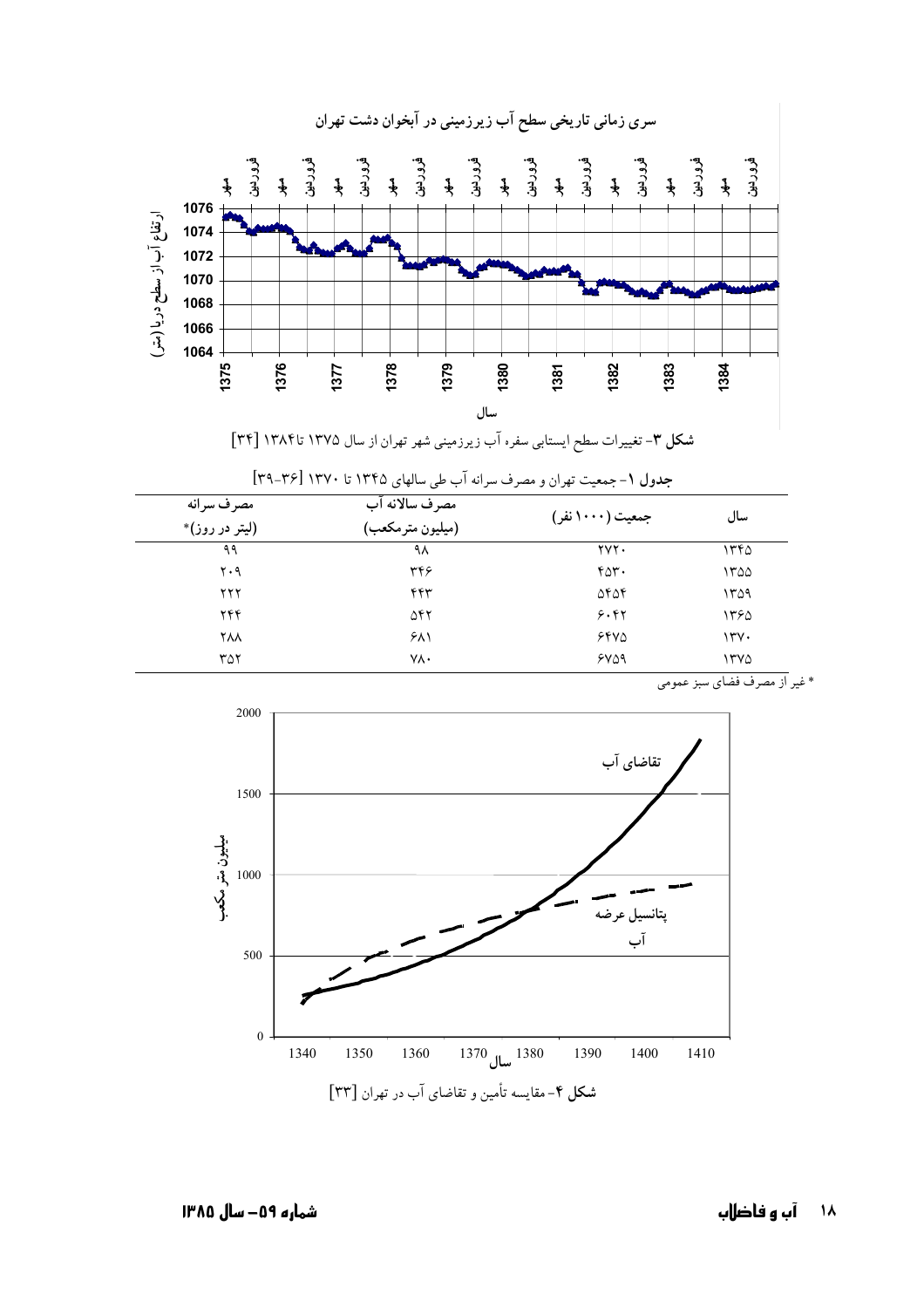آبهای برگشتی ناشی از مصارف شهری، کشاورزی و صنعتی و منابع تخلیـه کننـده بـا متغیرهـاي تخلیـه آب زيرزمينـي توسـط گراديـان هیدرولیکی، تخلیه توسط چاهها، چشمههـا و قنـوات اسـت. لازم بـه ذکر است ۹۰ درصد تخلیه سفره تهران توسط چاههـا و بقیـه تــوسط قنــات و چــشمه اســت[۳۴]. تغذيــه و تخليــه از طريــق گراديــان هیدرولیکی به صورت متغیر برونزاد و معلوم به مدل وارد میشـود. مدل هیـدرولیکی آب زیرزمینـی در ایـن مطالعـه تهیـه نـشده و آب زیرزمینی به صورت یکجا و تودهای <sup>۱</sup> درنظر گرفته شده است.

#### ۵-۳-۲- سیستم مخازن آب سطحی

این سیستم به صورت متغیرهای برونزاد، با یـک الگـوی مـشخص آب را از مخازن موجود تأمین مینمایند، بدون آنکه مدل نـسبت بـه شبيهسازي مخازن سدها اقدامي نمايد.

۰۳-۳- جمعیت جمعیت کـه متقاضـي اصـلي آب در شـهر تهـران اسـت، تـابعي از متغیرهای نرخ تولد، مهاجرت، امید به زندگی، تأمین آب به ازای هـر نفر و اثر کمبود آب بر میزان مرگ ومیر میباشد.

۰۵–۴–۴– تقاضای آب شامل تقاضاهای آب شـهری، کـشاورزی و صـنعتبی مـیباشـد. نیـاز صنعت تابعي از تعداد واحدهاي صنعتي و نيـاز متوسـط هـر واحـد میباشد. نیاز کشاورزی شامل اراضی در دست کـشاورزی و الگـوی مصرف برای هر هکتار میباشد. نیـاز کـشاورزی در حـال حاضـر از سفره آب زیرزمینی تأمین میشود ولی با احداث سیستم فاضـلاب شهری بهتدریج تخصیص آب کشاورزی از آب زیرزمینی به پــساب واحدهاي تصفيه فاضلاب تغيير خواهد كرد.

۵-۳-۵-سیستم فاضلاب شهری با احداث سیستم جمع آوری و تـصفیه فاضـلاب شـهری تهـران، بـه تـدریج نفـوذ آب برگــشتي از مـصارف شــهري بـه سـفره زيرزمينــي کاهش یافته و از طرف دیگر فاضلاب تصفیه شده به نیاز کشاورزی اختصاص داده مىشود. احداث سيستم جمع آوري و تصفيه فاضلاب شهر تهران از سال ۱۳۸۰ شروع و پیش بینی میشود تا سال ۱۴۰۰ ادامه يابد.

۵-۳-۶- بیلان آب در ایـن زیرسیستم. تقاضـای آب از یک طرف و تأمین آن از طرف

کل نیـز، توابـع عـضویت فـازی بـرای اسـتفاده در مـدل مزبـور تعریف شده است. معیارها و مدل طراحی شده به صورت موردی بـرای شـهر تهـران بـا اسـتفاده از دادههـای آمـاری از سـال ١٣٣٤ تا ١٣٧٩ به كار گرفته شدند. طبق نتيجه اين مدل (شکل ۵). سیستم آب ایـن شـهر در ابتـدا در وضـعیت پایـدار قرار داشت ولی از اواخر دهـه ۴۰ رونـد آن سـير نزولـی پيـدا کرد بـه طـوري کـه از اواخـر دهـه ۵۰ سيـستم مزبـور در حالـت نیمه پایدار قرار گرفت. شایان ذکر است که تغییرات احتمالی در تـأمين منـابع و همچنـين مـصارف آينـده شـهر تهـران مـيتوانـد شـبیه گذشـته نباشـد و تغییـرات مختلـف در هـر یـک از پارامترهـا اثـرات متفـاوتي بـر روى عملكـرد كـل سيــستم داشــته باشــند. در واقمع كباربرد اصلي روش تحليـل پويـايي سيــستم، پـيش بينــي تغییرات نمودارهای مرجع در آینده میباشد.

۵-۲- مرزهای مدل مرزهای مدل پویای سیستم منابع آب زیرزمینـی و مـصارف تهـران به شرح زير است: ۱- مرزهای سیستم منابع آب زیرزمینی تهران: مرز شمالي به دامنه ارتفاعات البرز واقع در شمال تهران؛ مرز شرقي به رودخانه سرخه حصار؛ مرز غربي به رودخانه كن؛  $\overline{a}$ مرز جنوبي به دشت ورامين؛

آب انتقالی از سدهای لار ، لتیان و کرج به محـدوده شـهر تهران نيز داخل مرز محسوب شده است.

۲- مرزهـاي سيــستم مـصارف آب شــهري تهـران شـامل كليــه ذي نفعان منابع آب در محدوده شـهر تهـران شـامل مـصرفكننـدگان آب شهري، فضاي سبز، صنعتي، كشاورزي و زيست محيطي است. ٣-مرز زماني، تغييرات عوامل طبيعي و انساني را تا افتق سـال

۱۴۰۰ مورد بررسی و تحلیل قرار می دهد.

۵-۳- بررسی زیرمدلهای مدل پویـای آب شــهری تهـران و رسم نمودار علّت-معلولي مدل منـابع و مـصارف آب زيرزمينـي تهـران شـامل شـش زيرمـدل مخزن آب زیرزمینی، مخازن آب سطحی، جمعیت، نیاز آبی، بـیلان آب و بودجه مدیریت است. زیرمدلهای این مدل و متغیرهای آنها در مدل يوپای آب شهري تهران، عبارتاند از :

۵–۳–۱–سیستم سفره آب زیرزمینی شهر شامل منابع تغذیه کننده با متغیرهای بارندگی، رودخانه، ذوب بـرف، برگشتی از مصارف کشاورزی، تغذیه از طریق گرادیان هیدرولیکی،

 $1$  Lumped Model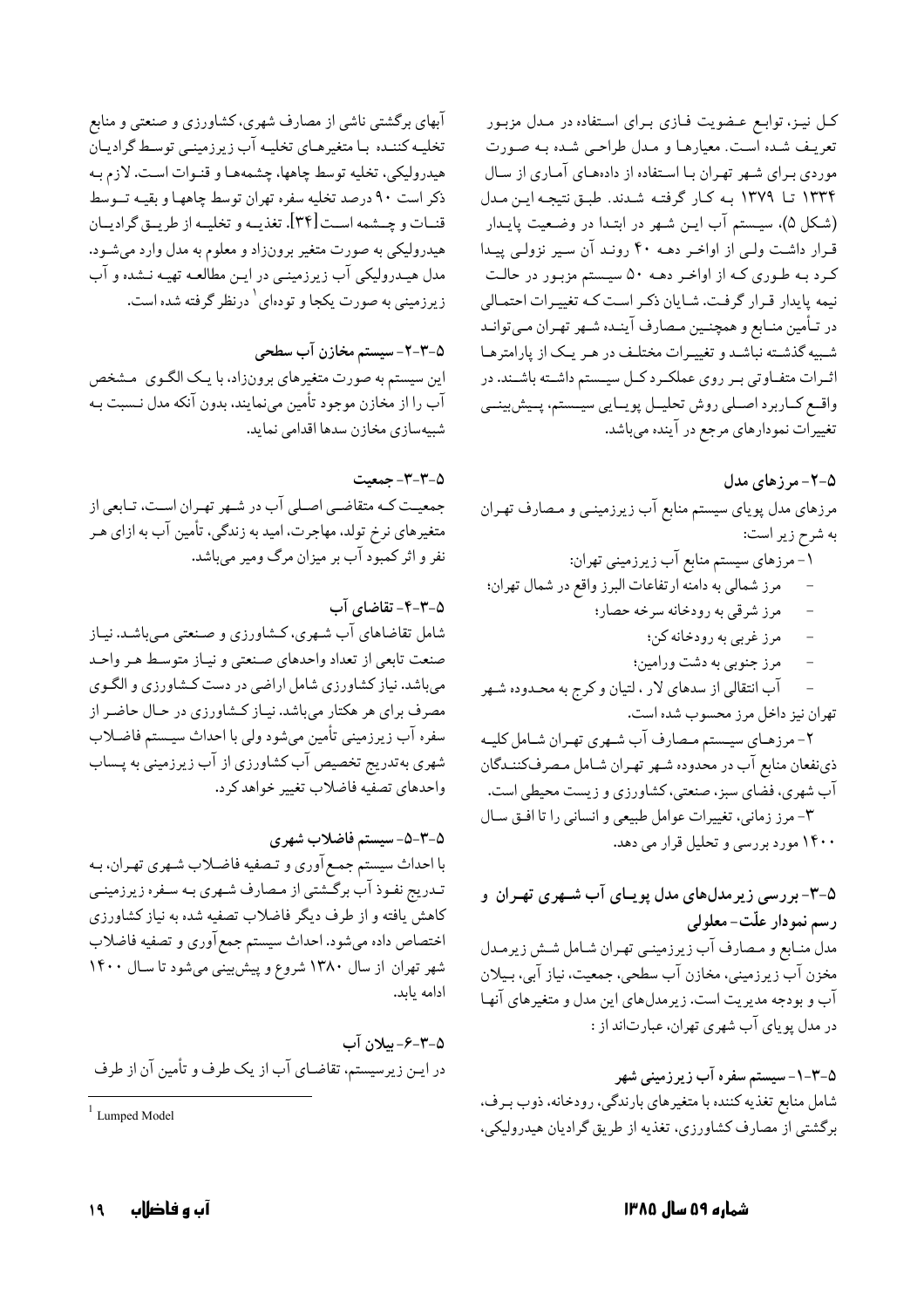

**شکل ۶**-نمودار علّت و معلولی مدل تهران

دیگر، مقایسه و در صورت کمتـر بـودن مقـدار تـأمین آب از مقـدار ۔<br>تقاضا، تفاوت به صورت کمبود معرفی میگردد. مقـدار کمبـود آب، میزان "تخصیص بودجه برای کاهش کمبود" را مشخص می نماید.

### ۵–۳–۷– تخصیص بو دجه بر ای کاهش بحر ان <sup>۱</sup>

این بودجه مربوط به مدیریت تأمین و تقاضا برای کاهش کمبود آب میباشد. در مدیریت تقاضا، اختصاص بودجه برای بهسازی سیـستم انتقال، توزیع و کاهش مصرف آب مـد نظـر قـرار گرفتـه اسـت. در مدیریت تأمین آب، بهره برداری بهینه از مخازن آبی (مخازن سـدها

آب و فاضلاب

 $\mathsf{r}$ .

و مخزن آب زیرزمینـی) و همچنـین پرداخـت هزینـه انتقـال آب از حوضههای دیگر مورد ارزیابی قرار میگیرد. براساس این مؤلفهها و روابط آنهـا، نمـودار علّـت و معلـولی در شكل ۶ نشان داده شده است.

۵–۴– نمو دار انبار ه– جر بان مدل تهران نمودار انباره- جریان در واقع تبدیل شکل ۶ بـه سیـستمی مرکـب از انبارهها<sup>۲</sup>. متغیرهای نرخ و روابط بین آنها میباشـد. نمـودار انبــــاره - جریان مـدل تهـران کـه شـامل همـه متغیرهـای مطـرح در نمـودار علّت-معلولي است در محيط نرم|فـزار ون سـيم ّ در شـكل ٧ رسـم

<sup>&</sup>lt;sup>1</sup> Pay for Shortage Reduction

 $2$  Stocks

 $3$  Vensim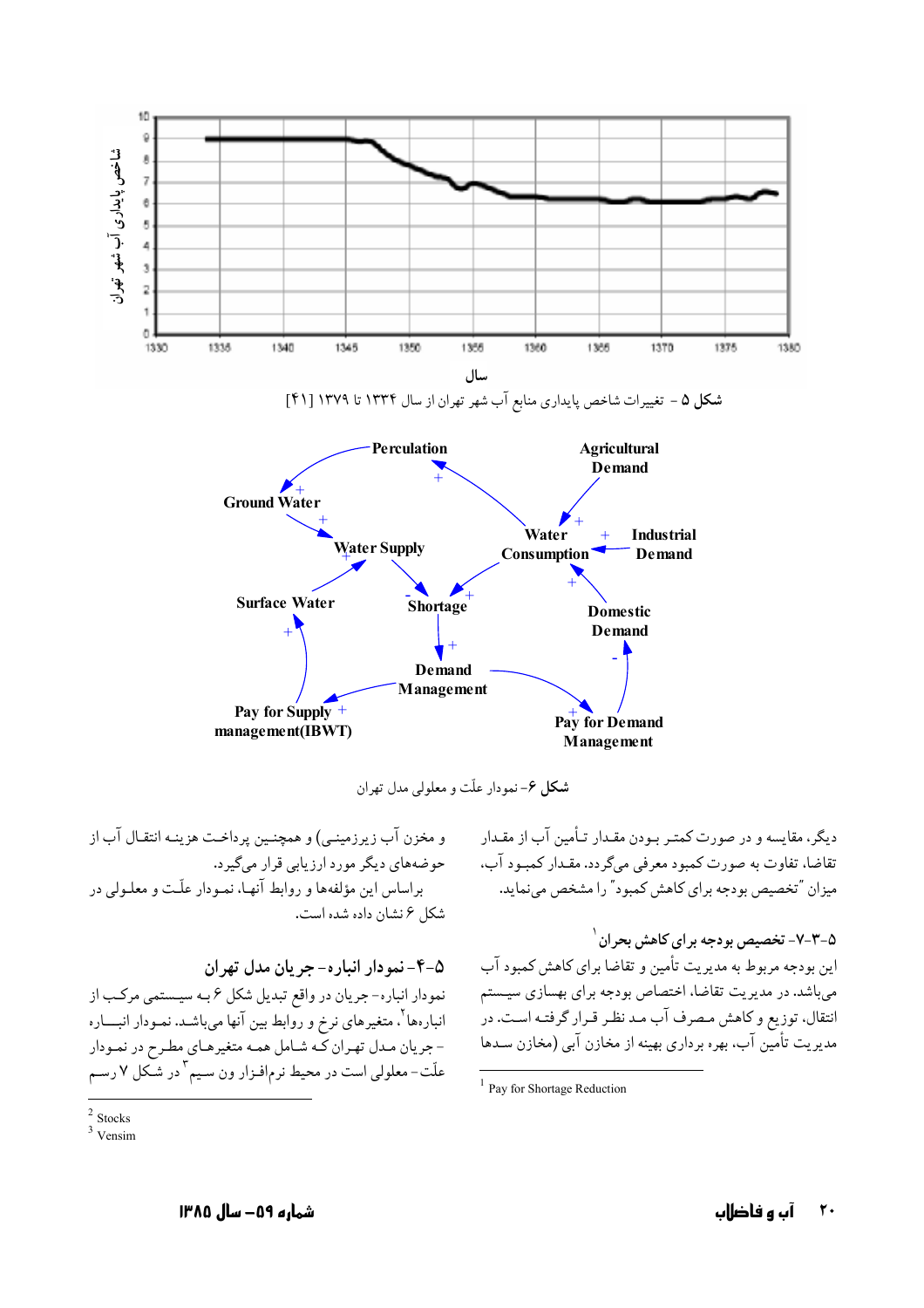شده است. نرم افزارهایی مانند ون سیم شبیهسازی مبتنی بر پویایی سيسستم را انجمام داده و تحليـل حـساسيت نتـايج رابـه صـورت تصویری به همراه قابلیتهای مختلـف پـشتیبانی تـصمیمگیـری، ارائـه می دهند [۴۲].

## ۵-۵- واسنجي وتصديق مدل يکي از مراحل مهم مدلسـازي، واسـنجي و تـصديق مـدل اسـت. در مرحله واسنجى يارامترهاي مدل شامل :

- پارامترهای تغذیه کننـده سیـستم بـا توجـه بـه توزیـع مکـانی، زمانی و مقدار آنها، شــامل آبــدهی ورودی و تنظـیم شــده از مخــازن سدها، آب ورودی به مخازن زیرزمینی و آبهای برگشتی حاصـل از مصارف شهري، كشاورزي و صنعتي است.

- پارامترهای تخلیه کننـده سیـستم بـا توجـه بـه توزیـع مکـانی، زمانی و مقدار آنها شامل مصارف شهری، کشاورزی و صنعتی است. - خصوصیات هیدرولیکی سیستم شامل آبخوان دشت تهـران و

ارتباط بین تأمین از آب سطحی و آب زیرزمینی است.

-سری زمانی مصرف کنندگان آب شهری تهران.

با توجه به این که حدود ۹۸ درصد جمعیت تهران تحت پوشش شبکه آب شـهري هـستند، افـزايش نيـاز آب شـهري متناسـب بـا افزايش جمعيت در نظر گرفته شده است.

برای ارزیابی تطابق عملکرد سیستم، سری زمانی، روند تاریخی افزايش جمعيت (مـشتركين آب شـهري) و نوسـانات سـطح آب و ذخیره آب در آبخوان دشت تهران بین سـالهای ۱۳۷۵ تـا ۱۳۸۴ بـا مقادیر شبیه سازی شده مقایسه و مدل بر این اساس کالیبره، صـحت سنجی و مورد ارزیابی قرار گرفته است. شکلهای ۸ و ۹ سری زمانی افزایش سالانه جمعیت و شکلهای ۳ و ۱۰ نوسانات سطح و ذخیـره آب در آبخوان دشت تهران در سری زمانی تـاریخی و شـبیه سـازی شده را نشان مى دهد.

شایان ذکر است برای تطـابق ذخیـره آبخـوان آب زیرزمینـی از مقایسه سری زمانی هیدروگراف واحد آب زیرزمینی (انـدازه گیـری شـده) و نوسـانات ذخيـره آبخـوان آب زيرزمينــي در محاســبات شبیهسازی شده استفاده شده است که برای تبدیل ذخیره آب زیرزمینـی بـه نوسـانات سـطح آب بایـد از ضـریب ذخیـره آب زیرزمینی دشت تهران ( برابر ۶ درصد) و از مساحت آبخوان ک برابر ۴۹۶کیلومتر مربع می باشد استفاده نمود.

پـس از تـصحيح و تـدقيق پارامترهـا و روابـط، مـدل واسـنجي میشود. این مدل به عنوان نمایـشگر سیـستم واقعـی در طبیعـت در

نظر گرفته شده است. در شکل ۱۱ نحوه رفتار متغیرهای اصلی برای دوره ۱۰ ساله (دوره واسنجي) و سپس شبيهسـازي آنهـا بـراي يـک دوره دراز مدت تا سال ۱۴۰۰ (دوره مورد مطالعه) ارائه شـده اسـت. سناریوی مورد نظر در این شبیهسازی، ادامه وضعیت گذشته و فعلی از جهت منابع آبي و منابع مالي، تغييـرات جمعيـت و نيـز ابزارهـاي مدیریتی میباشد. همان طـور کـه ملاحظـه مـیگـردد کمبـود آب در سالهای آتی به شدت افزایش خواهد یافت. منـابع آبزیرزمینـی بـه شدت كاهش يافته و بيلان آب منفى خواهد بود.

۶- نتایج شبیهسازی سیاستهای مختلف مدیریتی

بعد از واسنجی مدل، سه سیاست مدیریتی در مـدل پویـایی سیـستم آب شهری تهران شبیهسازی شد. این سه سیاست مـدیریتی و نتـایج اعمال آنها در مدل مزبور عبارتاند از:

۶-۱- تأثیر اجرای شبکه جمع آوری و تصفیه فاضلاب یکی از سؤالات مهم و نگرانیهای مدیران آب شهری عـدم اطـلاع از اثرات آتی اجرای شبکه جمع آوری و تصفیه فاضلاب است. در ایـن طرح، فاضلاب منازل و مناطق صنعتبي پس از تصفيه براي مصارف فضای سبز و یاکشاورزی به کار خواهد رفت.

در شهر تهران شبکه جمع آوري و تـصفيه فاضـلاب در بعـضي قسمتها در حال بهرهبرداري و در جاهاي ديگر در حال اجراست. در ايـن مـدل دينـاميكي، دو سـناريو بـراي بررسـي اثـر اجـراي شـبكه فاضلاب و استفاده از آب حاصل برای تأمین حقابههای کشاورزی در دشت تهران در نظر گرفته شده است. در سـناريوي اول فـرض شده که شبکه فاضلاب در تهران اجرا نـشود. در ايـن حالـت، جـذب عمده فاضلاب از طریق چاههای جـاذب اسـت. در سـناریوی دوم فرض شده كه از سال ۱۳۸۰ تا ۱۴۰۰ شبكه به مرحله اجرا درآمده و به صورت خطی از صفر تا ۱۰۰ درصد در طول این ۲۰ سال تحقـق یابد. در شکلهای ۱۲ و ۱۳ اثرات این دو سناریو با شبیهسازی توسط مدل دیده میشود. از شکل ۱۲ این نتیجه حاصل میشود که سهم آب برگشتی ناشی از فاضلاب شهری (چاههای جذبی) اهمیت زیادی در تعـادل سـفره آب زیرزمینـی تهـران دارد. از طـرف دیگـر احداث سيستم شبكه فاضلاب تهران موجب مىشود تا از يك طرف فاضلاب شهري بهجاي تغذيه سفره زيرزميني وارد واحدهاي تصفيه فاضلاب شده و تغذیه سفره زیرزمینی کاهش پابد و از طرف دیگــر نیاز کشاورزی به جای برداشت از سفره زیرزمینی از فاضلاب تهیـه شده، تأمین گردد و بدین لحاظ سفره زیرزمینی کمتر تخلیه شـود. بـا توجه به اینکه میزان آبی که در حال حاضر بر اثر مصرف آب شـهری به سفره آب زیرزمینـی نفـوذ مـی نمایـد بیـشتر از بهـرهبـرداری آب زیرزمینــی تـوسط مصـارف کشــاورزی است، پس از احــداث و

<sup>&</sup>lt;sup>1</sup> Calibration

 $2$  Verification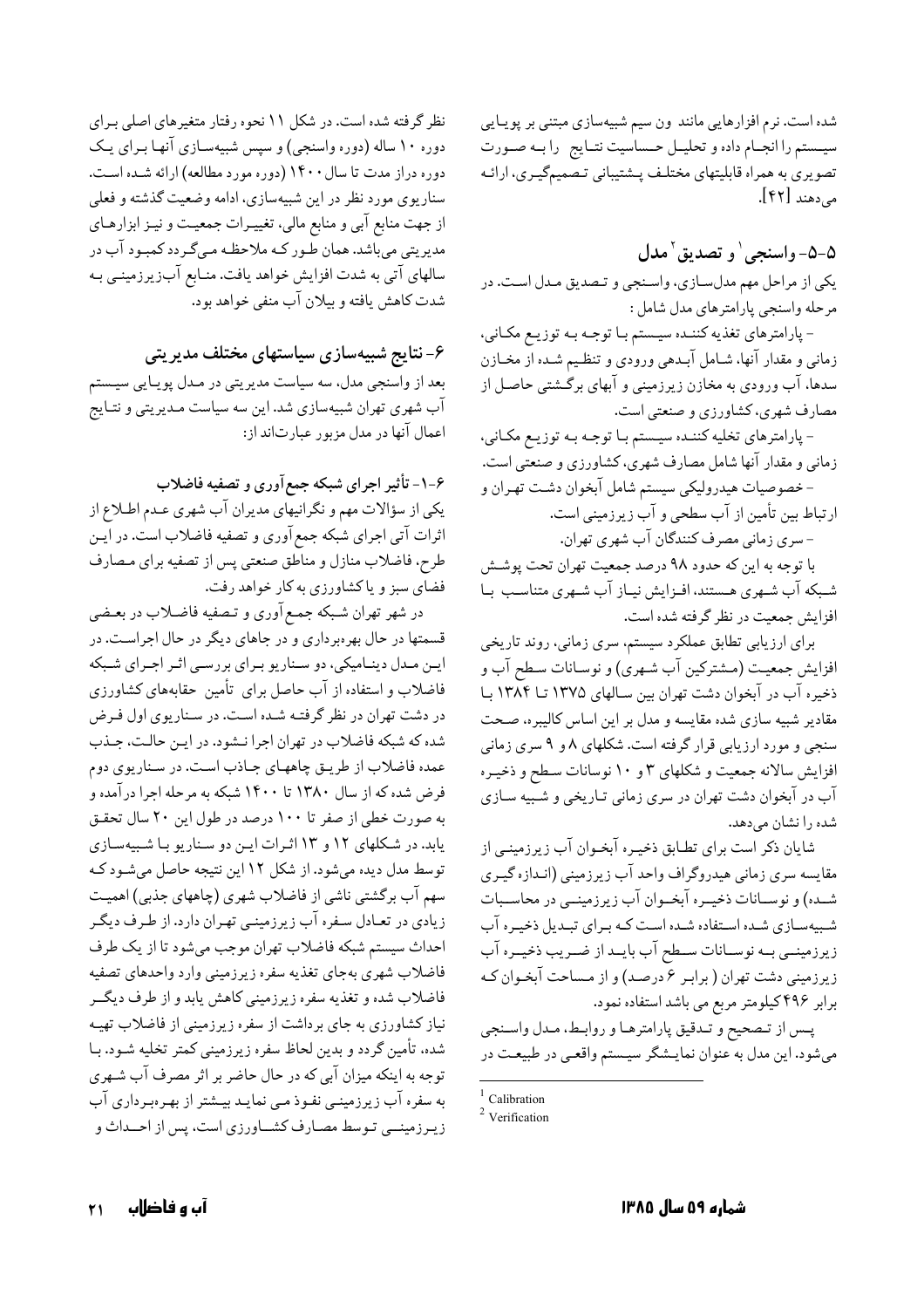

شکل ۷- نمودار جریان مدل پویایی سیستم آب شهری تهران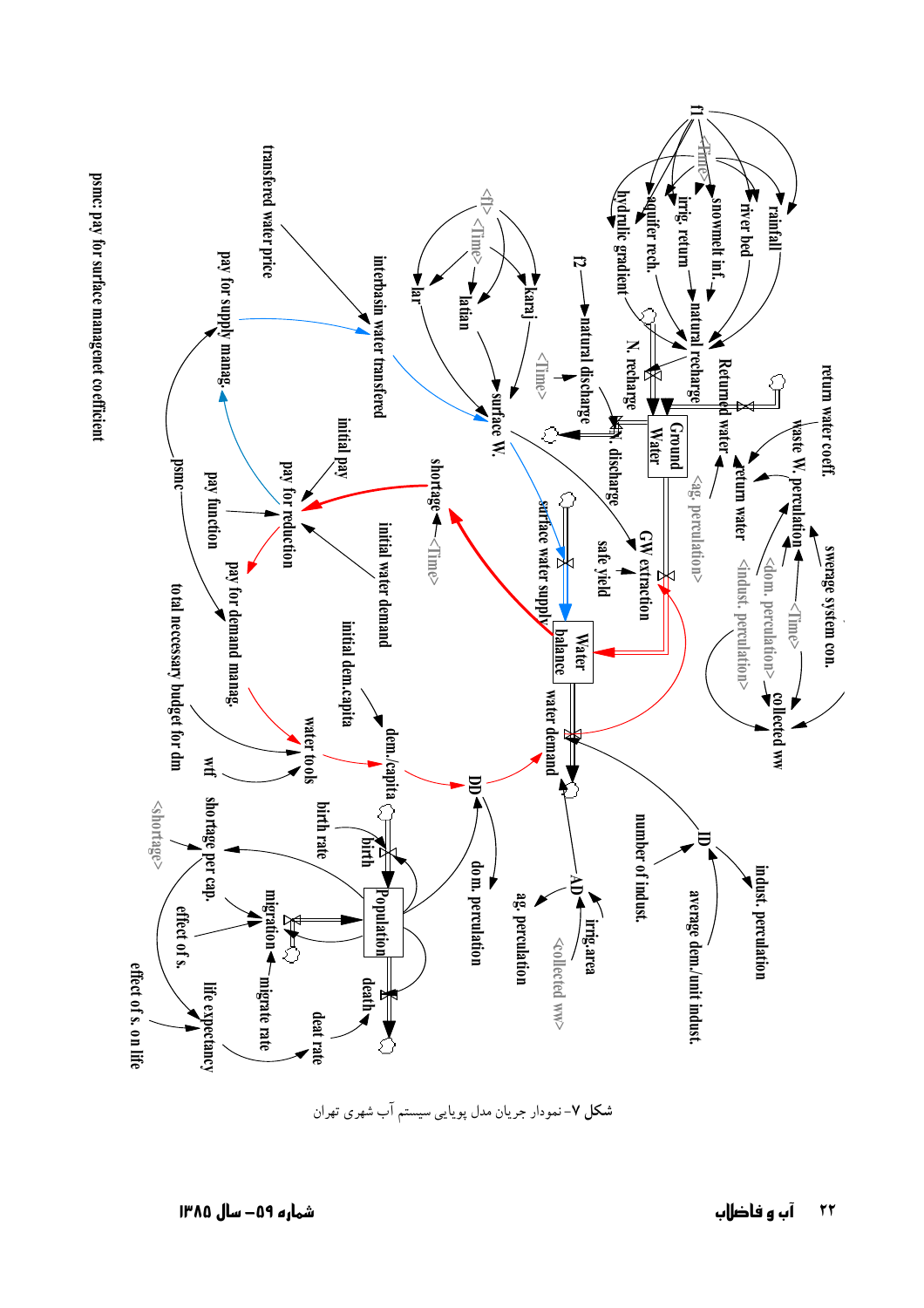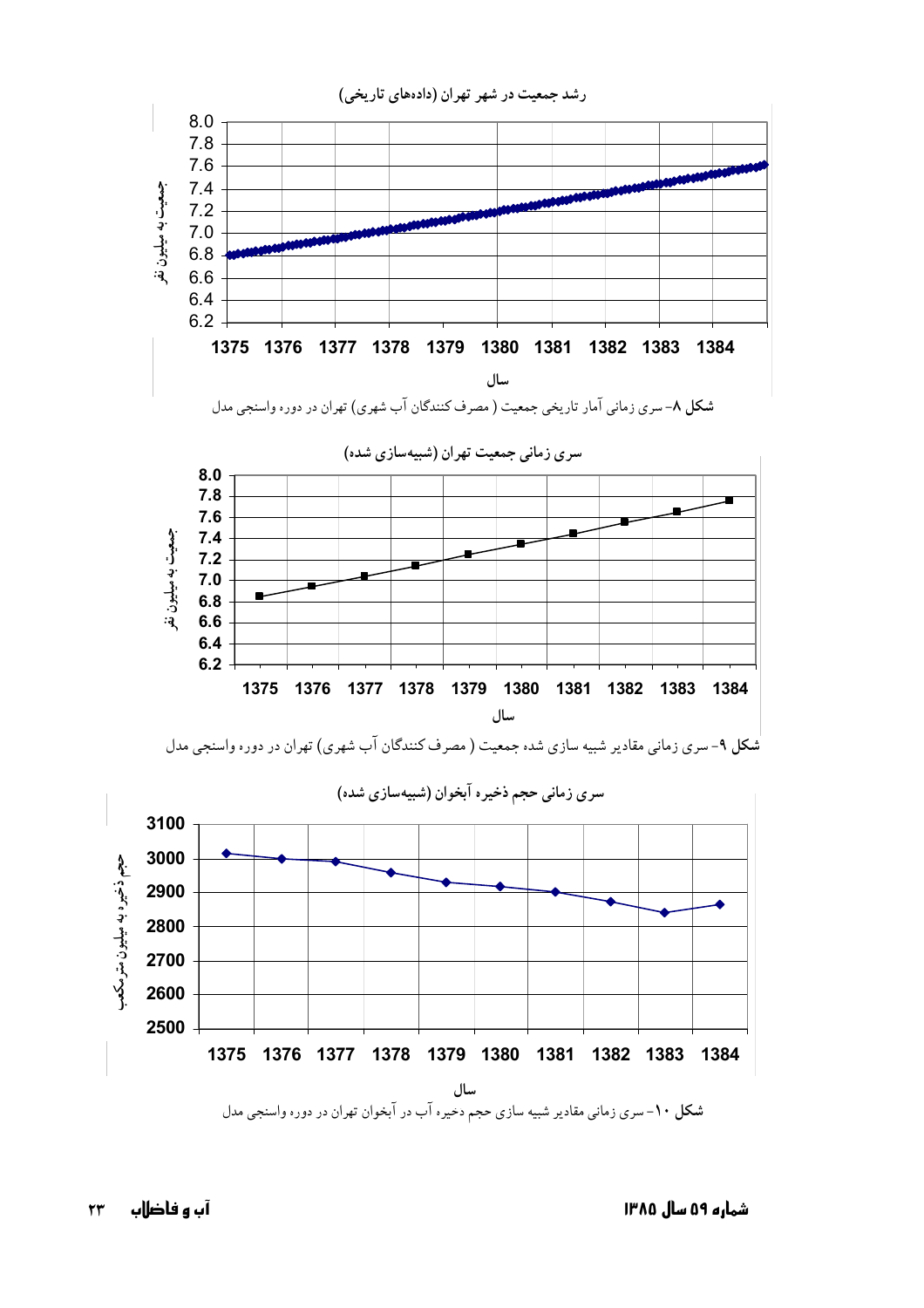

شکل ۱۱- تحولات مقادیر دادههای کلیدی مدل براساس شبیهسازی یک دوره درازمدت

۶–۲–اعمال سناریوهای مدیریت تأمین در مدل مطابق شكل ۴. شـهر تهـران از سـال ۱۳۸۰ وارد منطقـه بحـران آب شده و روز به روز شکاف بین تأمین و تقاضا بیشتر خواهد شـد. اگـر سالانه مبلغي بـراي جبـران ايـن شـكاف در نظـر گرفتـه شـده باشـد. می توان این بودجه را در زمینههای مدیریت تقاضا و تـأمین بـه کـار بیرد. یکسی از ابزارهبای سیختافیزاری میدیریت تــأمین، انتقــال بین حوضهای آب است. منابع آبی موجود بـرای انتقـال بـه تهـران در بخش ۴ توضیح داده شد. با این فرض که هزینه انتقال هر مترمکعب آب در سال اجرای مدل، ۱۰۰۰ ریال باشد، در صورتی که مدیریت آب شهري سالانه در سه سناريو مبالغي برابر صفر ، ۵۰ و ۱۰۰ میلیارد ریال برای انتقال آب به تهران از منابع جدید صرف کند، اثر

بهرهبرداری از شبکه فاضلاب، تغذیـه سـفره آب زیرزمینـی کـاهش خواهد یافت و سفره زیرزمینی با افت تـدریجی سـطح آب و ذخیـره آن مواجه خواهد شد. در صورت اجرای شبکه فاضلاب شبهری، از سال ۱۳۸۰ سفره آب زیرزمینی باکاهش بحرانی ذخیره خود روبـرو خواهد شد. ولي با توجه به شكل ۱۳ مدل نشان مـيدهـد كـه اجـراي طرح فاضلاب با جا به جایی تخصیص تأمین آب کـشاورزی از آب تصفیه شده فاضلاب به جای بهره بـرداری از آبخـوان گـام مهمـی در کاهش تنش کمبود آب در تهران خواهد بود؛ زیرا از سال ۱۴۰۰ دچار كمبود غير قابل قبولي خواهيم شد ولي با اجراي طرح فاضلاب به جـاي كمبـود ٣٨٠ ميليـون متـر مكعبـي، فقـط ٢٨٠ ميليـون متـر مکعب در سال کمبود خواهیم داشت.



شمارہ ۵۹– سال ۱۳۸۵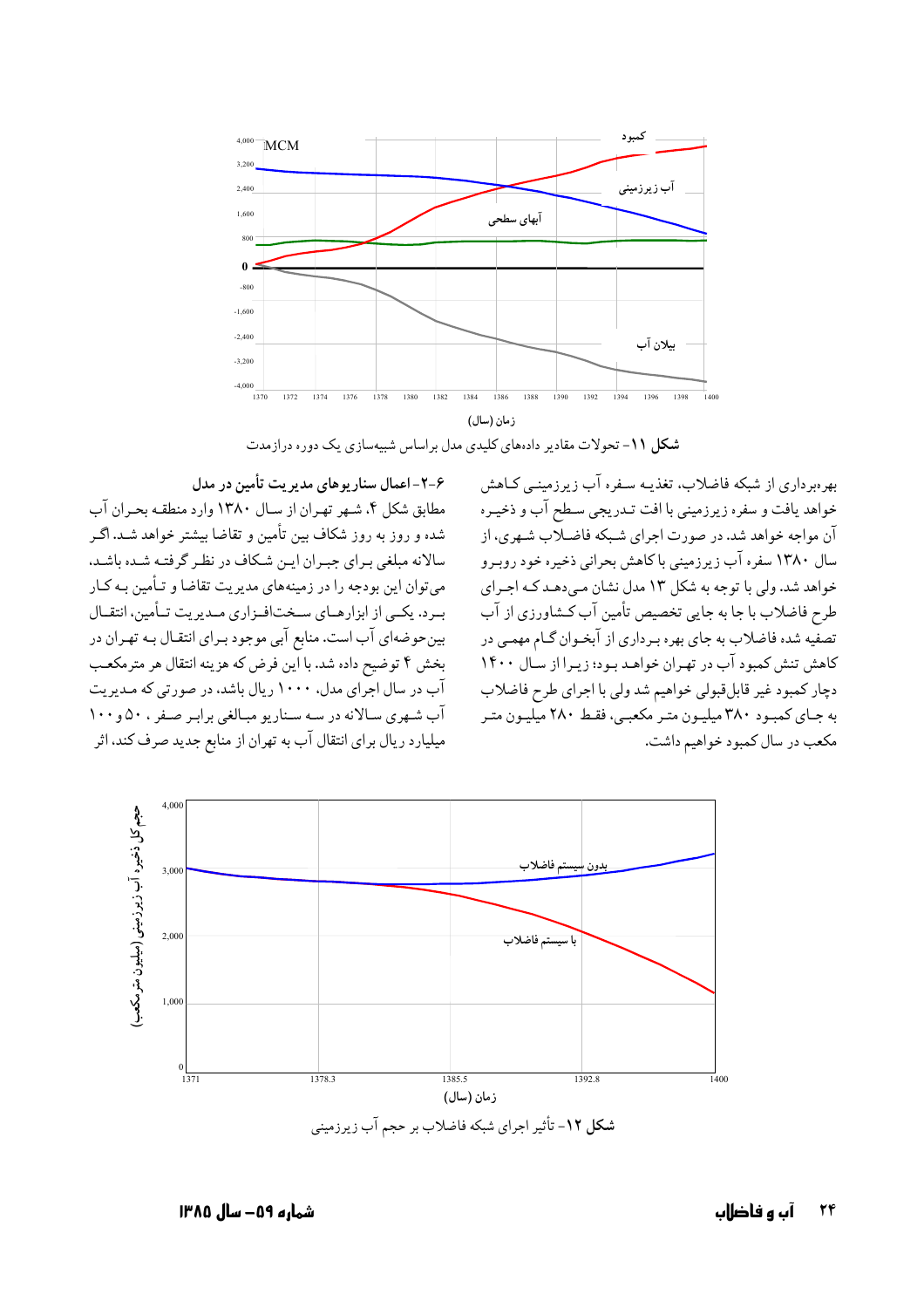

شکل ۱۳- تأثیر اجرای طرح فاضلاب بر کاهش تأمین از آبزیرزمینی

آن بر کاهش کمبود آب در سالهای آتی تا ۱۴۰۰ در شکل ۱۴ آمده است. با توجه به شکل ۱۴ در می یابیم که صرف ایـن بودجـه در هـر سال میتواند بـه مقـدار قابـل تـوجهی از کمبـود جلـوگیری کنـد. بـه عنوان مثـال در سـال ۱۴۰۰، کمبـود از ۲۲۰ بـه ۱۲۰ میلیـون متـر مکعب کاهش می یابد. ایـن کـاهش بـا صـرف بودجـهای برابـر ١٠٠ میلیارد ریال در هر سال (از سال مینا تا ۱۴۰۰) به عنوان معیادل سالانه و تنزیل یافته برای هزینههای سرمایهگذاری و بهرهبرداری است.

۳-۶- اعمال مديريت تقاضا

مـدیریت تقاضـا شـامل فرآینـد و ابزارهـای مختلفـی مـی باشـد. در صورتی که بودجه سالانهای در سه سناریو بـه مقـدار صـفر، ۵۰ و ۱۰۰ میلیارد ریال به صورت بالقوه بیرای خریبد و نیصب ایزارهبای



کاهنده مصرف در منازل در دسترس باشد، اجرای مدل اثـر آن را در كاهش كمبود سالانه آب در شكل ١٥ نشان مي دهد. اين بودجـه بـه عنوان معادل سالانه و تنزیل یافته برای هزینههای نصب ابزارها و بهرهبرداری در هر سال (از سال مبنا تا ۱۴۰۰) است. ابزارهای انتخاب شده و هزینههای مربوطه و نحوه تبدیل آنها در مراجع آمده است [۴۲ و ۴۴].

شکل ۱۵ نشان میدهد که اثر این روشها در بهترین حالت در سال ۱۴۰۰ تنها ۲۰ میلیون متر مکعب در سال است. بنابراین صرف بودجه روى اين روش كافي نبوده و جبـران كمبودهـا نيازمنـد انتقال بين حو ضهاي نيز مي باشد.

شماره ۵۹ سال ۱۳۸۵

آں و فاضلاں 75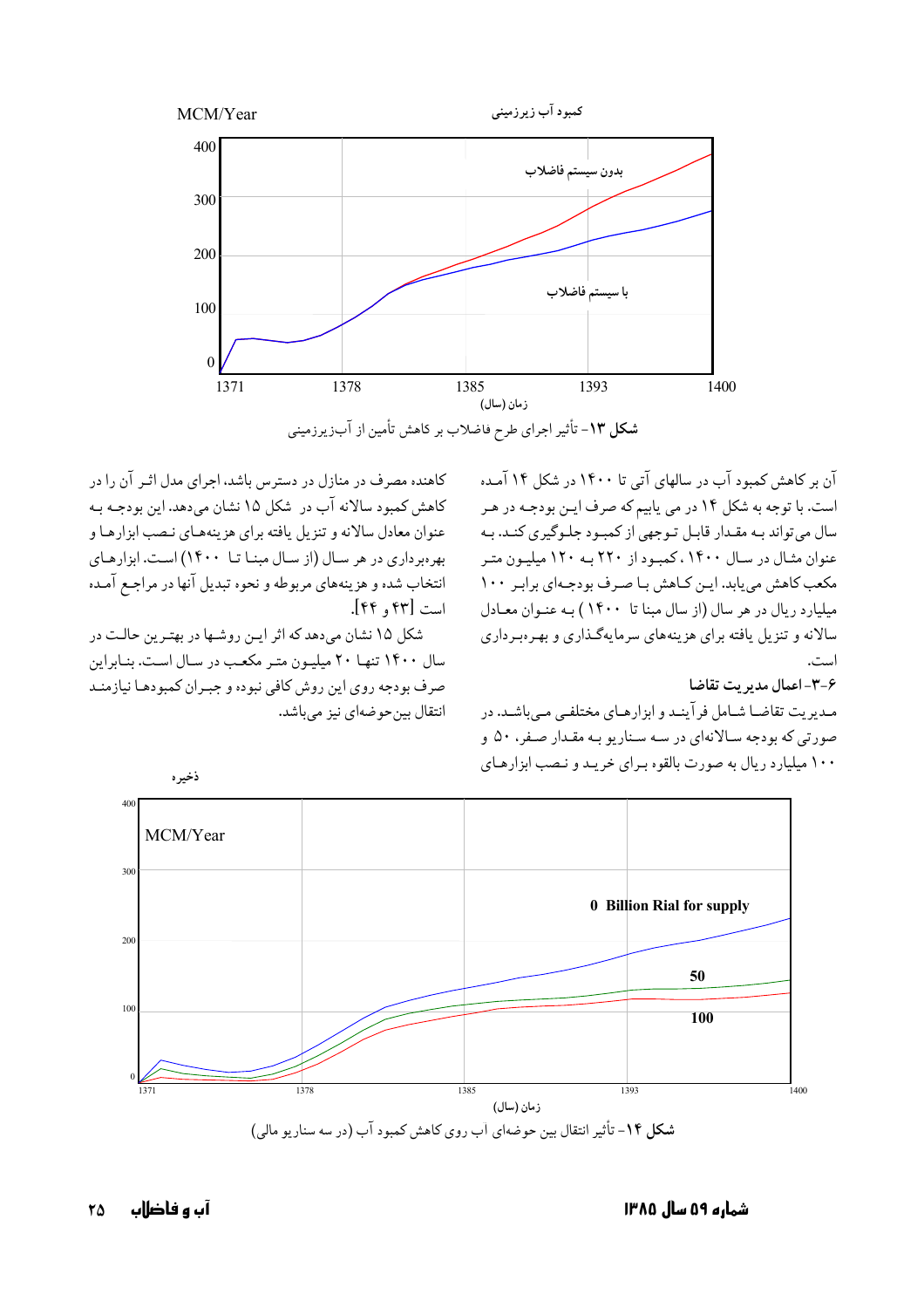

شکل ۱۵- تغییر کمبود سالانه آب در صورت صرف بودجه در مدیریت تقاضا (نصب ابزارهای کاهنده مصرف در منازل)

## ۷- نتيجه گيري

آینده تأمین آب شهری تهران با دو چالش عمده روبروست. چـالش اول، افزایش جمعیت است کـه موجـب افـزایش تقاضـای آب شـده است. چالش دوم، تأمین منابع مالی بـرای اجـرای شـبکه فاضـلاب. انتقال بين حوضهاي و مديريت تقاضا ميباشد. ايـن مـدل اثـرات تغییر جمعیت و سایر عوامل بر حجم آبزیرزمینهی در سفره تهـران را ارائه میکند و در مـورد چـالش دوم، راهکارهـای مـوثر و کـاراتر تخصیص منابع مالی را نشان مبیدهـد. نتـایج اجـرای مـدل پویـایی ۔<br>سیستم آب شـهری تهـران نــشان مـی‹هـدکـه ادامـه اجـرای طـرح جمــع آوري و تــصفيه فاضـــلاب، بـــه مقـــدار زيـــادي از منـــابع آبزیرزمینی قابل دسترس برای تأمین آب شـهری خواهـد کاسـت. على رغم تأثير مثبت نصب ابزارهاي كاهنده مصرف، مديريت تقاضا نمبي توانـد بـه تنهـايي شـكاف زيـاد بـين تقاضـا و تـأمين را پركنـد. بنابراین انتقـال بـینحوضـهای آب بـرای تـأمین تقاضـای آب شـهر تهران ضروري است.

با استفاده از مدلهای یویا، نگرش اولیـه بـه اثـرات تـصمیمهای مديريت آب شـهري بهبـود يافتـه و انـدركنش اثـرات يـارامترهـاي مختلف اين پروژهها واقعي تر مبي شـود. اسـتفاده از يوپيايي سيـستم امکان بررسی و شبیهسازی اثرات پروژهها و سناریوهای مختلـف را در تصمیمگیری به سهولت و با بیانی تصویری نشان میدهد.

نتايج اين تحقيق نشان مي دهد كه جـا بـه جـايي تخـصيص آب کشاورزی و فضای سبز از آب تصفیه شـده فاضـلاب بـه جـای آب چاهها ضروري بوده و در صورتي كه اين جـا بـه جـايي انجـام نـشود سیستم با کاهش ذخیره آبخوان و ناپایـداری آن مواجـه خواهـد شـد. اين جا به جايي تخصيص، موجب كاهش قابل ملاحظه بهـرهبـرداري

از آب زیرزمینی شده و کمک بیـشتری بـه تعـادل سـفره زیرزمینـی خواهد کړ د.

نتيجه كلي ايـن تحقيـق مبـين ايـن حقيقـت اسـت كـه بـه دليـل افزایش جمعیت و افزایش سرانه مصرف، روند فعلـی مـدیریت آب شهري تهران موجب شكاف عميقتر بين تقاضا و تـأمين آب خواهـد شد و به این دلیل هیچ یک از راهکارهای مدیریتی بـه تنهـایی قـادر به حل جامع تأمین آب تهران نمیباشند. بلکه برای حـصول بـه یـک راه حل قابل قبول بايد مجموعهاي از اقدامات مديريتي اعمال گ دند.

لازم بـه ذكـر اسـت كـه بـا توجـه بـه تعـدد معيارهـاي مـؤثر در مدیریت آب شهری به خصوص در مورد کلانشهرها، لحـاظ کـردن موارد زیر در یک مطالعه جامع، لازم بوده و برای ادامه کار پیشنهاد مے شو د: اعمال سایر روشهای مدیریت تقاضا و مدیریت تـأمین در مـدل و بررسی اثر آنها؛ وارد کردن برنامه بهرهبرداری مخـازن آب سـطحی بـه عنـوان متغیـر تصميم؛ وارد کردن محدودیتهای مالی، جمعیتی و فنی در مدل؛ وارد کردن خصوصیات تصادفی دادههای هیدرولوژیکی در مدل؛ تدقیق پارامترهای محیطی مانند ضرایب تغذیه سفره و ...؛ تدقيق زمانبندي اجرا و بهره برداري پروژه فاضلاب تهران؛ مشارکت ذي نفعان بـه خـصوص مـديران در سـاخت مـدل و تـدقيق د وابط آن. ۸- تقدیر و تشکر از شرکت مهندسی مشاور مهاب قدس به خاطر ارائه اطلاعـات لازم

تقدیر و تشکر به عمل میآید.

شمارہ ۵۹– سال ۱۳۸۵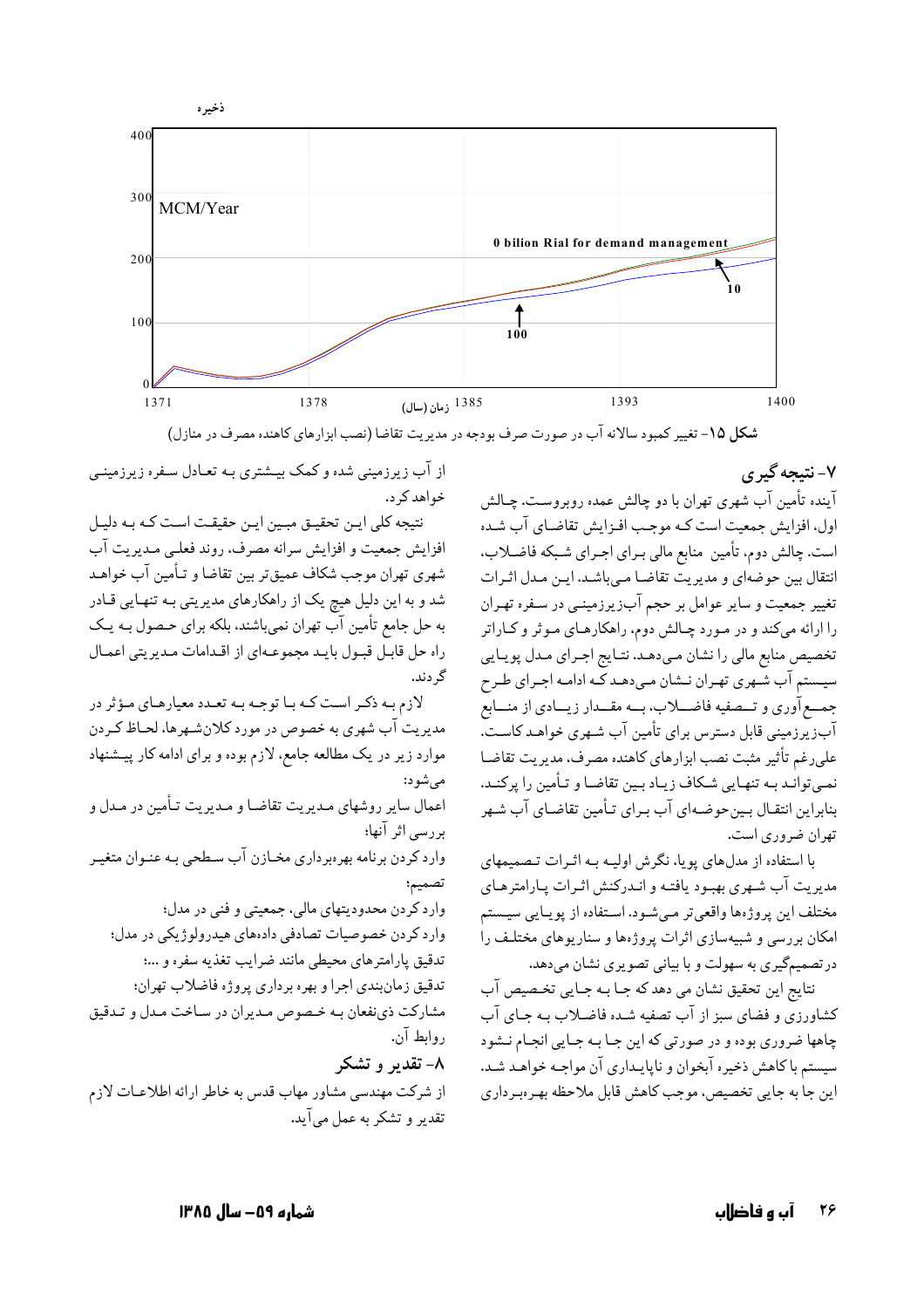**۹- مر اجع** 

1- Shiklomanov, I.A. (2000). "Appraisal and assessment of world water resources." *J. Water International*, 25(1), 11- 32.

2- Gleick, P. H. (2000). "The changing water paradigm a look at twenty-first century water resources development international." *J. Water International*, 25(1), 127-138.

- 3- WWF. (2003). *World water forum*, 3rd Ed., Final Report, Kyoto, Japan, 16-23.
- 4- Gleick, P.H., ed. (1993). *Water in crisis*, Oxford University Press, New York.
- 5- L'vovich, M. (1979). *World water resources and their future*, English translation, by R.L., Nace, American Geophysical Union (AGU), Chelsea, Michigan.
- 6- Forrester, J.W. (1973). *World dynamics*, 2nd Ed., Wright Allen Press, Cambridge, Massachusetts.
- 7- Meadows, D.H., Meadows, D.L. Randers, J., and Behrens III, W.W. (1972). *Limits to growth*, Universe Books Publishers.

8- Meadows, D.H., et al. (1992). *Beyond the limits*, McCelelland and Stewart Inc., Toronto, Canada.

9- Forrester, J.W. (1999). *Urban dynamics*, 2nd Ed., Pegasus Communication Inc., Waltham.

10- Rotmans, I., and Devries, B. (1997). *Perspectives on global change*, Cambridge University Press, Cambridge, UK.

11-Simonovic, S.P.(2001). "World Water: A tool for global modeling of water resources." *J. Canadian Civil Engineer*, 18(3), 6-12.

12- Simonovic, S.P.(2003). "CanadaWater: A tool for modeling Canadian water resources." *Presentation at the Canadian Commission for UNESCO (CCU) Annual General Meeting*, March 1-3, Ottawa.

13- Simonovic, S. P., Fahmy, H., and Elshorbagy, A. (1997). "The use of object oriented modeling for water resources planning in Egypt. " *J. Water Resources Management*, 11, 243-261.

14- Simonovic, S. P., and Ahmad, S. (2000). "System dynamics modeling of reservoir operation for flood management." *J. Computing in Civil Engineering*, 14( 3), 190-198.

15- Guo, H.C., Liu, L., Huang, G.H., Fuller, G.A., Zou, R., and Yin, Y.Y. (2001). "A system dynamics approach for regional environmental planning and management: A study for the lake Erahi Basin." *J. Environmental Management*, 61, 93-111.

16- Stave, K.A. (2003). "A system dynamics model to facilitate public understanding of water management options in Las Vegas, Nevada." *J. Environmental Management*, 67, 303-313.

17- Ruth, M., and Pieper, F. (1994). "Modeling spatial dynamics of sea level rise in a coastal area." *System Dynamics Review* ,10 (4), 375-389.

18- Cassell, E.A., Clausen, J.C. (1993). "Dynamic simulation modeling for evaluating water quality response to agricultural BMP implementation." *J. Water Science and Technology*, 28, 635-648.

19- Sudhir, V., Srivivasan, G., Muraleedharan, V.R. (1997). "Planning for sustainable solid water management in urban India." *System Dynamics Review,* 13(3), 223-246.

20- Mashayekhi, A.N. (1993). "Transition in the New York state solid waste system: A dynamic analysis." *System Dynamic Review,* 9 (1), 23-47.

21- Ford, A. (1999). *Modeling the environment, an introduction to system dynamics modeling of environmental systems,* Island Press, Washington, D.C.

22- Wolfenden, J.A.J. (1999). "A transdiciplinary approached to integrated resources management: a pragmatic application of ecological economics." PhD dissertation, Center for Water Policy Research, University of New England, Australia.

23- Huerta, J.M., Serra, M., Sandoval, R. (2001). *ProEstado-MAUA, A system dynamics approach for the design of sustaianble water use strategy in the Middle Lerma-Chapala Basin. In the lerma –Chapal*a *watershed, evaluation and management*, 201. Edited by A. M. Hansen and M. V. Afferden. Dordrecht, the Netherlands: Kluwer Academic/ Plenum Publishers.

24- Ho, C. C., (2005). "The application of system dynamics modeling to study impact of water resources planning and management in Taiwan." *Proc., 23rd International Conference of the System Dynamics Society*, July 17-21, Boston.

25- Ewers, M. (2005). "Combining hydrology and economics in a system dynamics approach: modeling water resources for the San Juan Basin." *Proc., 23rd International Conference of the System Dynamics Society*, July 17- 21, Boston.

26- Sahlke, G., and Jacobson, J. (2005). "System dynamics modeling of transboundary system: the Bear River basin model." *J. Ground Water*, 43(5), 722-730.

#### ۲۷– مجتهدزاده، م.م. (۱۳۷۱). <sup>"</sup>یک مدل دینامیک برای برنامه ریزی توسعه مناطق کم آب.<sup>"</sup> م*. برنامه و توسعه*، مؤسسه عالی پژوهش در برنامه ریزی و توسعه، ۲ (٤).

۲۸– صادقی، ن.، ابریشمچی، ا.، و تجریشی، م. (۱۳۸۳). ''مدلسازی بهره برداری از مخزن به منظور کنترل سیلاب با استفاده از روش تحلیل دینامیک سیستم.<sup>.</sup>' *اولین کنگره ملی مهندسی عمران،* دانشگاه صنعتی شریف، ۲۲–۲۳ اردیبهشت.

۲۹– جلالی،م.ر.، و افشار، ع. (۱۳۸۳). ''شبیهسازی پویایی سیستم تولید انرژی مخازن برقابی.'' *اولین کنفرانس سالانه مدیریت منابع آ*ب *ایران،* دانشکده فنی دانشگاه تهران، ۲٦–۲۷ ابان.